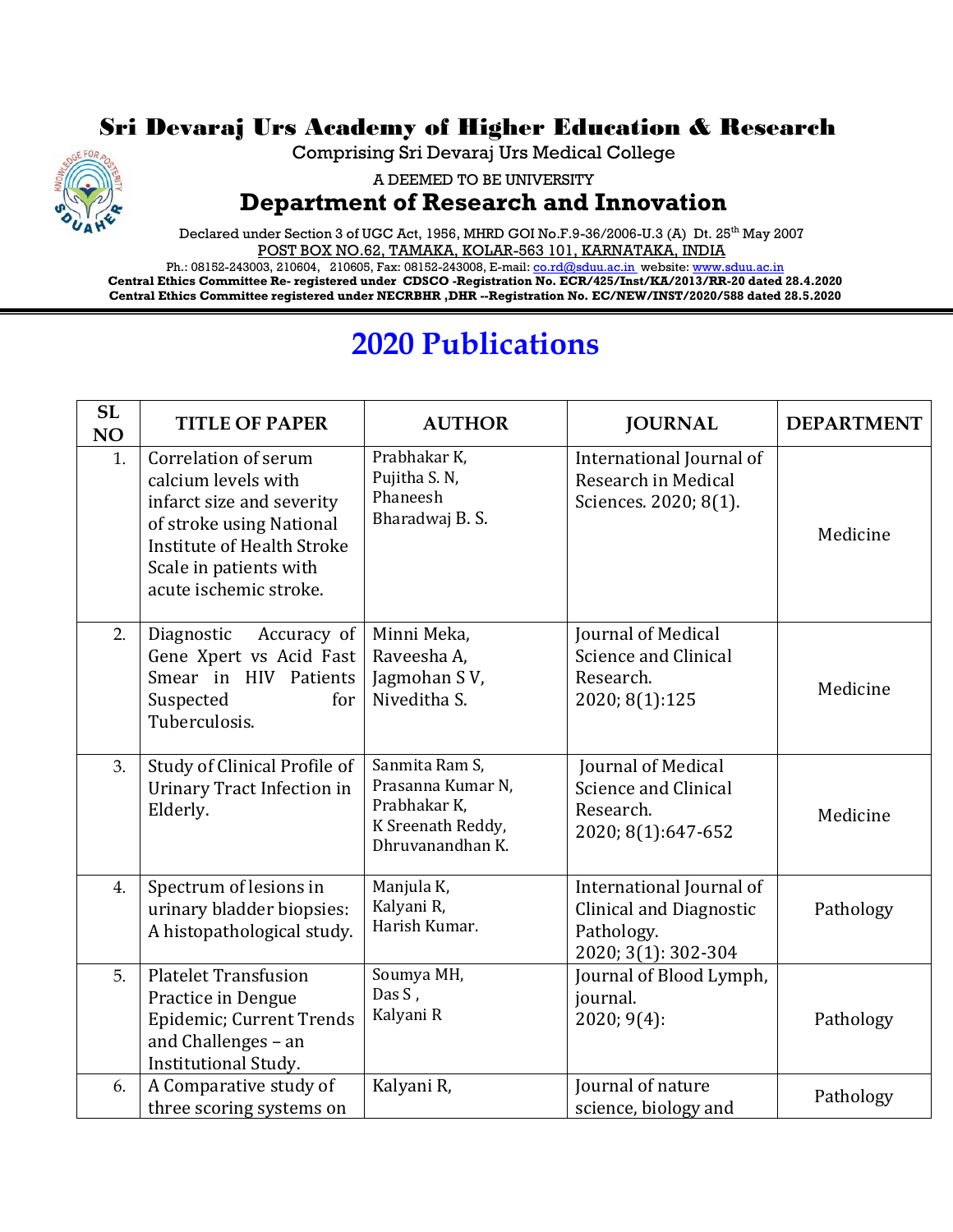|     | palpable breast aspirates<br>at a tertiary health care<br>center: a cross sectional<br>study.                                                                                         | Varsha shree.                                                                                                                                                               | medicine.<br>2020;11:21-26                                                         |                         |
|-----|---------------------------------------------------------------------------------------------------------------------------------------------------------------------------------------|-----------------------------------------------------------------------------------------------------------------------------------------------------------------------------|------------------------------------------------------------------------------------|-------------------------|
| 7.  | Acute endomyometritis<br>with adenomyosis of<br>uterus-A rare case<br>report.                                                                                                         | Shilpa MD,<br>Kalyani R,<br>Gomathy,<br>Preethi U.                                                                                                                          | National journal of<br>laboratory medicine.<br>2020; 9(2):01-03                    | Pathology<br><b>OBG</b> |
| 8.  | Diagnostic Strategies for<br>COVID-19                                                                                                                                                 | Krishan Karla,<br>Shashidhar KN.<br>Krishna S<br>Nallagangula.                                                                                                              | Acta scientific medical<br>sciences.<br>2020; 4(5):18-21                           | Biochemistry            |
| 9.  | Outcome of treatment in<br>locally advanced<br>parapharyngeal tumors.                                                                                                                 | Arjun Gupta,<br>Mohiyuddin SM,<br>Sagayaraj A,<br><b>Prasad CSBR</b>                                                                                                        | Clinics in surgery.<br>2020; 5:2801.                                               | <b>ENT</b><br>Pathology |
| 10. | Outcome of Submucosal<br>Inferior Turbinoplasty in<br>Perennial Allergic<br>Rhinitis.                                                                                                 | Pandey Anjali,<br>S. M. Azeem<br>Mohiyuddin,<br>Kothegala<br>Chandrashekariah<br>Prasad,<br>Shenoy K.<br>Chandrakala, M.<br>Shree Harisha,<br>Abhilasha K.                  | Indian journal of<br>otolaryngology and<br>head & neck surgery.<br>2020;           | <b>ENT</b>              |
| 11. | Role of turmeric extract<br>in minimising mucositis<br>in patients receiving<br>radiotherapy for head<br>and neck squamous cell<br>cancer: a randomised;<br>placebo-controlled trail. | P Arun,<br>Sagayraj A,<br>Azeem Mohiyuddin<br>SM,<br>D Santhosh.                                                                                                            | The journal of<br>laryngology & otology.<br>202013:11-16                           | <b>ENT</b>              |
| 12. | Outcome of treatment in<br>verrucous carcinoma of<br>oral cavity: A tertiary<br>rural Hospital Experience                                                                             | Kouser Mohammadi,<br><b>SM Azeem</b><br>Mohiyuddin,<br>Harshitha,<br>TN Suresh,<br><b>CSBR Prasad,</b><br>Sagayaraj,<br>Ravindra P,<br>Deo<br>KS Gopinath,<br>GN Manjunath, | Indian Journal of<br>Otolaryngology and<br>Head & Neck Surgery.<br>2020 Jan 2:1-5. | <b>ENT</b><br>Pathology |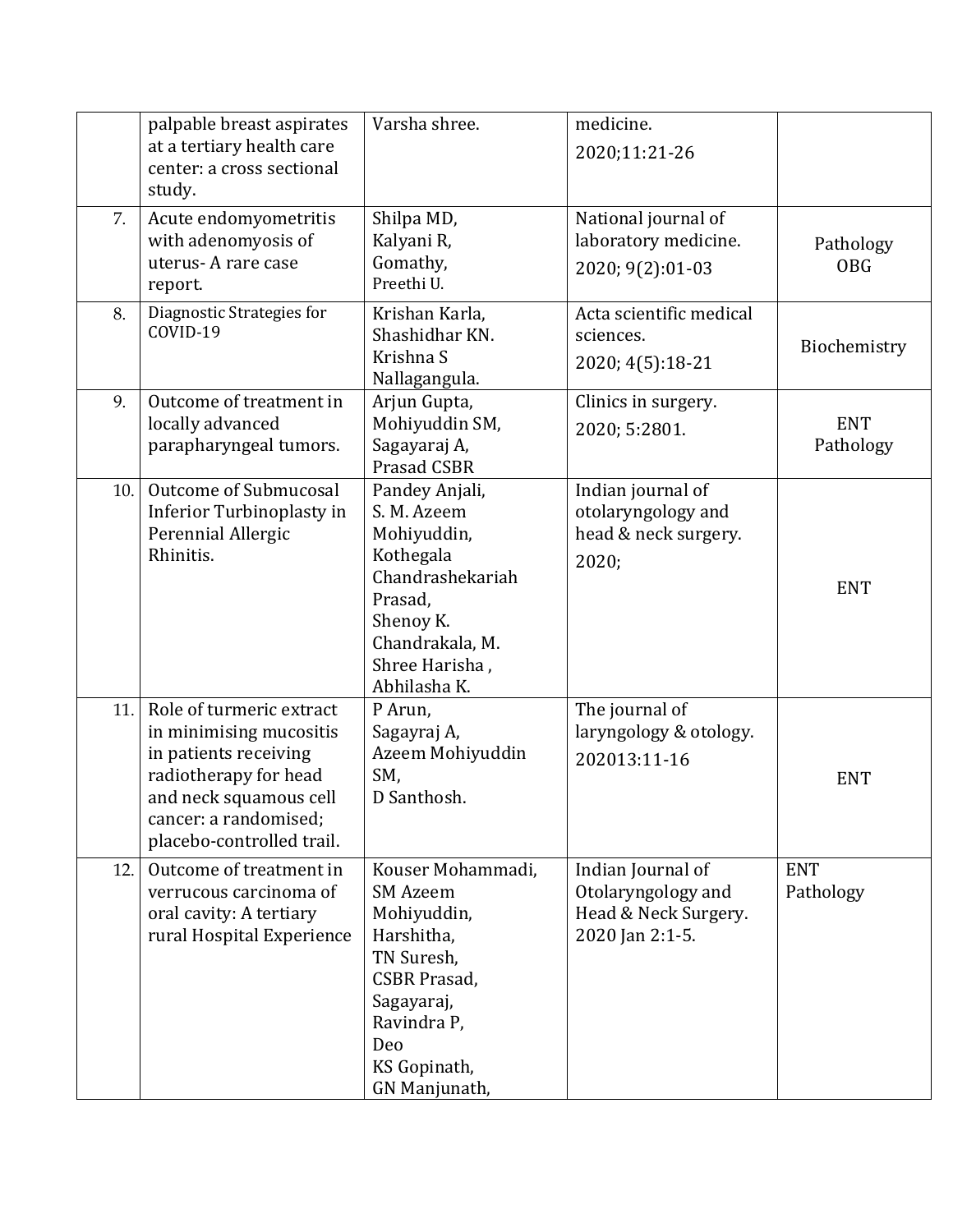| 13. | Comparative analysis of<br>transition and post<br>transition metal mediated<br>Allamanda cathartica L                                                                                   | A Prashanth Babu,<br>Pradeep Krishna,<br>K Abhilash,<br>HS Brindha,<br>D Aishwarya Raj Pillai,<br>Arjun Gupta<br>Kiranmayee P,<br>Prabhudas N,<br>Nandini HS,<br>Kutty AVM. | <b>Advances in Natural</b><br>Sciences: Nanoscience<br>and Nanotechnology.<br>2020;6;11(1):015016 | Cell Biology and<br>molecular<br>genetics                 |
|-----|-----------------------------------------------------------------------------------------------------------------------------------------------------------------------------------------|-----------------------------------------------------------------------------------------------------------------------------------------------------------------------------|---------------------------------------------------------------------------------------------------|-----------------------------------------------------------|
|     | latex nanoparticles on<br>human peripheral blood<br>mononuclear cells.                                                                                                                  |                                                                                                                                                                             |                                                                                                   |                                                           |
| 14. | To start or to complete? -<br>Challenges in<br>implementing<br>tuberculosis preventive<br>therapy among people<br>living with HIV: a mixed -<br>methods study from<br>Karnataka, India. | Mahendra M, Reddy,<br>Ramya N,<br>Prasanna B.T                                                                                                                              | Global Health action.<br>2020; 13: 1-14                                                           | Community<br>Medicine                                     |
| 15. | Comparative analysis of<br>transition and post<br>transition metal mediated<br>latex nanoparticles on<br>human peripheral blood<br>mononuclear cells from<br>Allamanda Cathartica L     | Kirnamayee P,<br>Prabhudas N,<br>Nandini H S,<br>Kutty AVM.                                                                                                                 | Advances in natural<br>sciences and<br>nanotechnology.<br>2020; 11: 1-9                           | Cell Biology and<br>Molecular<br>Genetics                 |
| 16. | Effect of vitamin K<br>epoxide reductase<br>complex 1 polymorphism<br>on warfarin dose<br>requirement among<br>patients in tertiary care<br>hospital.                                   | Sahana H,<br>Veeregowda,<br>Bhuvana K,<br>Sharath B.                                                                                                                        | International journal of<br>applied and basic<br>medical research.<br>2020; 10(2):97-101          | Pharmacology<br>Cell Biology and<br>molecular<br>genetics |
| 17. | Comparison of amount of<br>fibres<br>elastin<br>with<br>histopathological<br>parameters<br>and<br>elastography<br>in<br>breast<br>carcinoma.<br>Original<br><b>Article</b>              | Preeti Ashok Utnal,<br>Hemalatha A,<br>Anil Kumar Sakalecha,<br>Parameshwar Keerthi<br>BH,                                                                                  | Annals of pathology and<br>laboratory medicine.<br>2020;7(3)                                      | Pathology<br>Radiology                                    |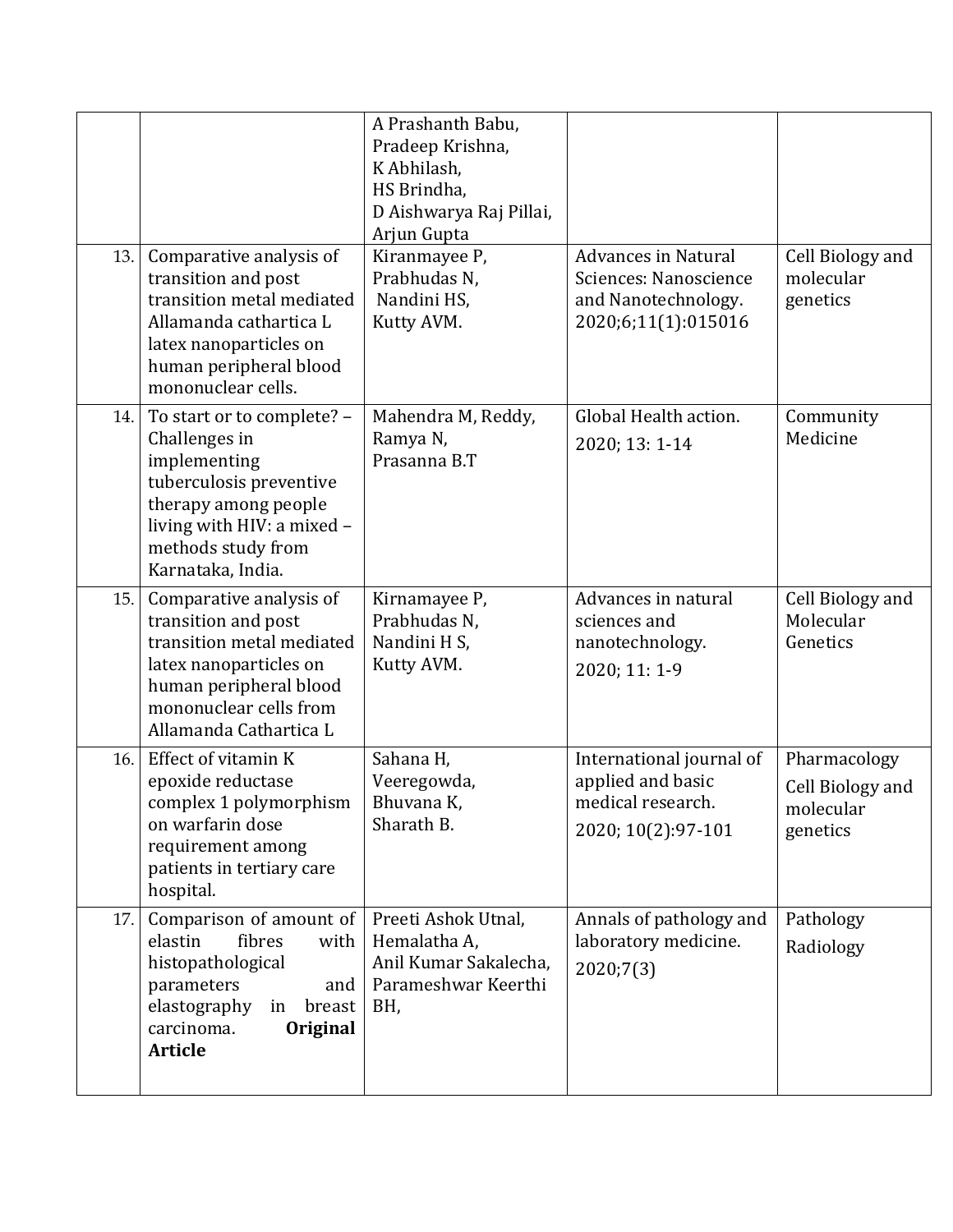| 18. | Scrotal hitch: a novel<br>technique to reduce post-<br>operative scrotal oedema<br>in inguinal hernia<br>surgeries: a pilot study                                                         | Raadhika Raja,<br>P. N. Sreeramulu,<br>Vikranth Suresh N.,<br>Srinivasan D.                               | <b>International Surgery</b><br>Journal.<br>$2020;7(4):1-4$                    | Surgery      |
|-----|-------------------------------------------------------------------------------------------------------------------------------------------------------------------------------------------|-----------------------------------------------------------------------------------------------------------|--------------------------------------------------------------------------------|--------------|
| 19. | A rare occurrence of<br>intrauterine death<br>following an allergic<br>reaction to iron sucrose                                                                                           | Basavareddy A.                                                                                            | Indian Journal of<br>Pharmacology.<br>2020;52(1):53.                           | Pharmacology |
| 20. | Role of the Neutrophil-<br>Lymphocyte Count Ratio<br>in the Differential<br>Diagnosis between<br><b>Pulmonary Tuberculosis</b><br>and Bacterial<br>Community-Acquired<br>Pneumonia.       | Prasanna Kumar,<br>Sreenath Reddy. K,<br>Raghavendra Prasad,<br>Maharaj, Sanmita Ram.<br>S, Dhruvanandan. | Journal of Medical<br>Science And clinical<br>Research.<br>2020; 08(3)345-349. | Medicine     |
| 21. | <b>Admission Blood</b><br>Pressure As a Prognostic<br>Marker in Acute Ischemic<br>Stroke.                                                                                                 | Vishwanath Reddy.N,<br>Manchu Deepthi.                                                                    | Journal of medical<br>science and clinical<br>research.<br>2020;8(3):428-433   | Medicine     |
| 22. | Occupational Blood<br><b>Exposures in Health Care</b><br>Workers at a Tertiary<br>Teaching Hospital:<br>Incidence, Characteristics<br>and Transmission of<br><b>Blood Borne Pathogens</b> | Anitha Deva,<br>Prabhakar Kamarthi,<br>Jebamani Hepzibai,<br>Jyothi A.V.<br><b>BeenaPM</b>                | Journal of Pure and<br>Applied Microbiology.<br>2020; 14(1), 609-614           | Microbiology |
|     | 23. Prospective<br>Observational Study to<br>Determine the<br>Correlation between Iron<br>Deficiency Anemia and<br>Simple Febrile Seizures in<br>Children                                 | Sri Raksha.S,<br>Krishnappa.J.                                                                            | International Journal of<br>Science and Research.<br>2020;9(3):909-912         | Paediatrics  |
| 24. | Prediction of prognosis in<br>breast cancer patients<br>based on neutrophil to<br>lymphocyte ratio in a<br>tertiary centre.                                                               | Varsha A,<br>PN Sreeramulu,<br>Prakash Dave<br>Srinivasan D                                               | International Journal of<br>Surgery Science.<br>2020; 4(1): 423-426.           | Surgery      |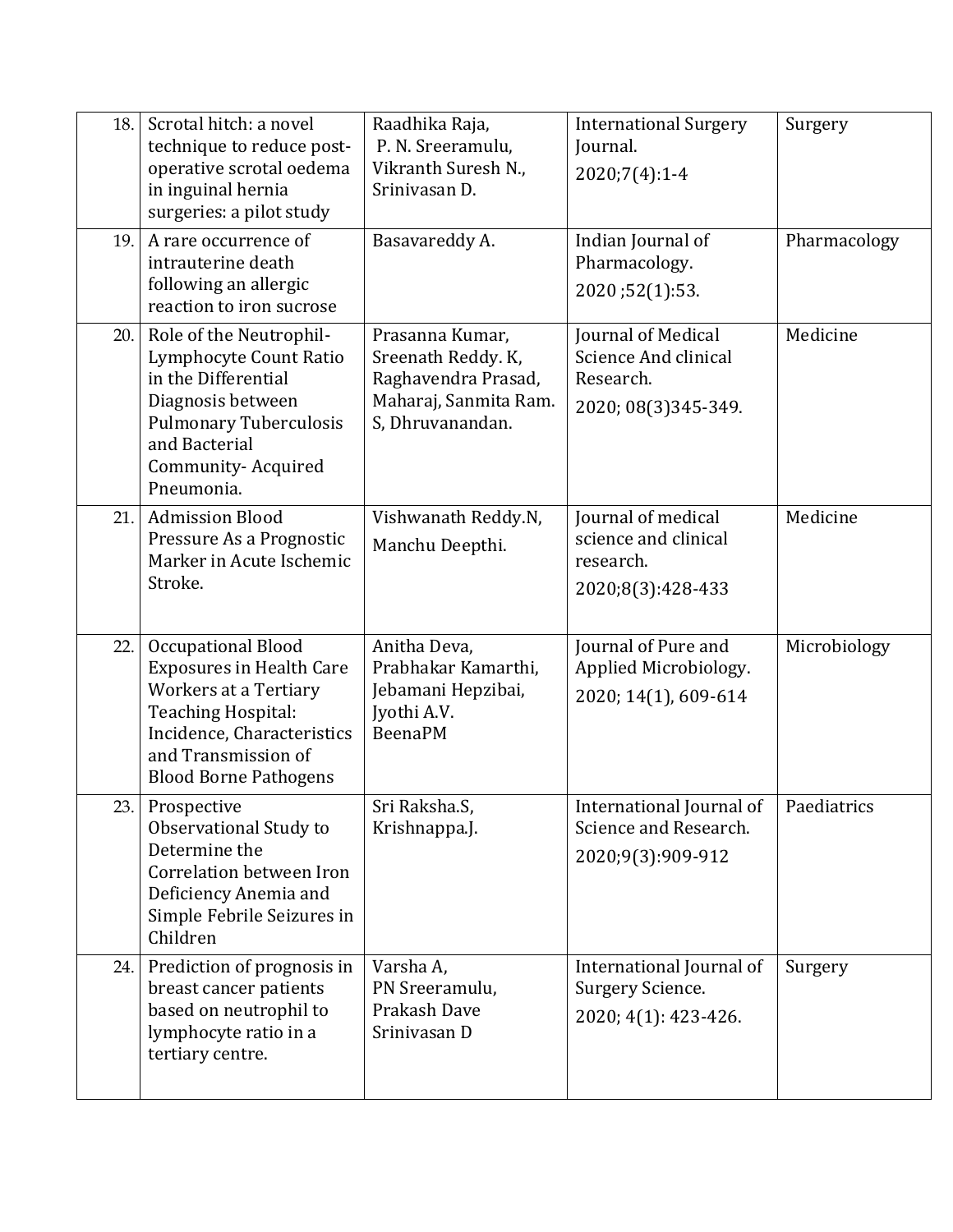| 25. | Outcome of Treatment in<br><b>Locally Advanced Upper</b><br>Alveolar<br>Carcinoma Extending to<br>Infra-temporal Fossa.                                                                                   | H. S. Brindha,<br>S. M. Azeem<br>Mohiyuddin,<br>A. Sagayaraj,<br>Kouser Mohammadi,<br>R. Kalyani,<br>N. Harshitha,<br>D. Aishwarya Raj Pillai,<br>Ravishankar S | Indian Journal of<br>Otolaryngology and<br>Head & Neck Surgery.<br>2020                                       | <b>ENT</b><br>Pathology<br>Community<br>Medicine |
|-----|-----------------------------------------------------------------------------------------------------------------------------------------------------------------------------------------------------------|-----------------------------------------------------------------------------------------------------------------------------------------------------------------|---------------------------------------------------------------------------------------------------------------|--------------------------------------------------|
| 26. | The Relationship<br>between Anterior<br>Cruciate Ligament<br>injuries and posterior<br>tibial slope.                                                                                                      | Abhijeet salnkhe,<br>Prabhu Ethiraj,<br>Arun HS.                                                                                                                | International journal of<br>orthopaedics.<br>2020;6(1):1145-1148                                              | Orthopaedics                                     |
| 27. | A study of correlation<br>between TBUT and<br>HbA1c levels.                                                                                                                                               | Sumanth IM,<br>Sandya R,<br>Kanthamani K.                                                                                                                       | International journal of<br>ophthalmology<br>sciences.<br>2020;1(1):16-18                                     | Ophthalmology                                    |
| 28. | Retro bulbar<br>haemorrhage: A<br>complication of<br>peribulbar anesthesia in<br>patient undergoing<br>cataract surgery                                                                                   | Anneshi RC,<br>Sandya R,<br>Kanthamani K                                                                                                                        | International journal of<br>Ophthalmology<br>science.2020; 2(1):07-<br>08                                     | Ophthalmology                                    |
| 29. | Study of traditional<br>beliefs in newborn and<br>infant care: A cross<br>sectional study.                                                                                                                | Naveen Kumar B,<br>Shivaraja A,<br>Sudha Reddy,<br>Srikanth C,                                                                                                  | International journal of<br>scientific research.<br>$2020; 9(4):1-3$                                          | Paediatrics                                      |
| 30. | The efficacy of Doppler<br>indices in predicting the<br>neontal outcome in term<br>preeclamptic women<br>with intrauterine growth<br>restriction: an<br>observational study in a<br>tertiary care centre. | Krithika Raj,<br>Sheela SR.                                                                                                                                     | International journal of<br>reproduction<br>contraception<br>obstetrics and<br>gynaecology.<br>2020; 9(5):1-6 | <b>OBG</b>                                       |
| 31. | Feto-Maternal outcome<br>in patient with<br>peripartum<br>cardiomyopathy: a 5-year<br>study in a tertiary care<br>hospital in kolar district.                                                             | Sneha Singh,<br>Munikrishna M,<br>Sheela SR.                                                                                                                    | International journal of<br>reproduction<br>contraception<br>obstetrics and<br>gynaecology.<br>2020; 9(5):1-5 | <b>OBG</b>                                       |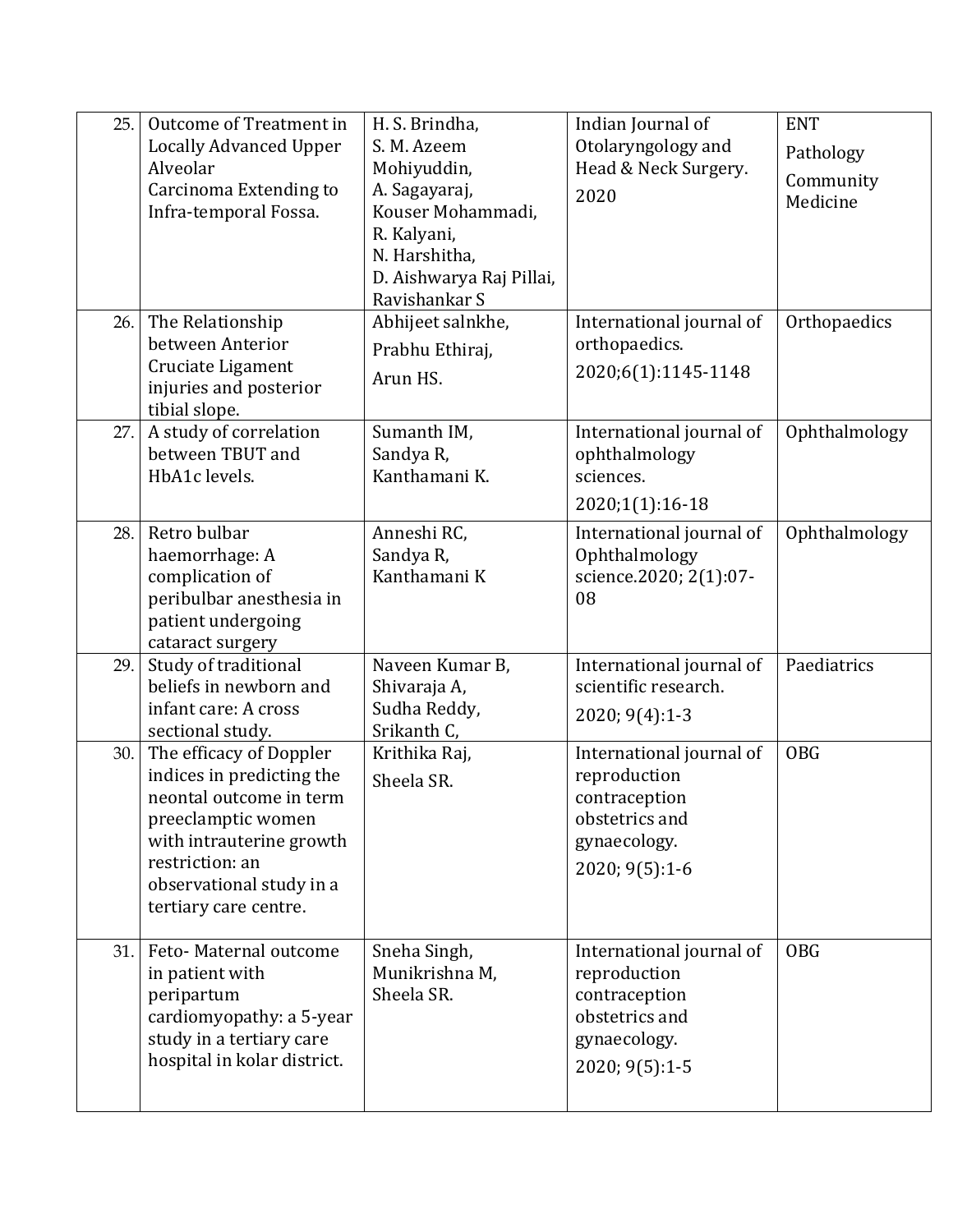| 32. | A prospective analysis of<br>the outcome of wound<br>healing following<br>subcutaneous infiltration<br>and topical instillation of<br>ceftriaxone before<br>primary closure of skin in<br>abdominal surgeries. | Tejaswini M Pawar,<br>Shashirekha CA,<br>Ravikiran HR,<br>Kumara Raghvendra<br>Varma. | International journal of<br>surgeries science.<br>2020;4(2):1-03              | Surgery       |
|-----|----------------------------------------------------------------------------------------------------------------------------------------------------------------------------------------------------------------|---------------------------------------------------------------------------------------|-------------------------------------------------------------------------------|---------------|
| 33. | Efficacy of prophylactic<br>retention suture in<br>prevention of wound<br>dehiscence in emergency<br>exploratory laparotomy-<br>A prospective study                                                            | Dharmendra Kumar,<br>Raghupathi S,<br>Mohan Kumar K,<br>Asadulla Baig.                | Journal of Medical<br>Science And clinical<br>Research.<br>2020;8(3):109-116  | Surgery       |
| 34. | Clinical study of<br>asymptomatic deep vein<br>thrombosis in patient<br>with varicose veins of<br>lower extremities.                                                                                           | Vijay Kumar S<br>Bhaskaran A,<br>Karsh YG,<br>Rahul Sing.                             | Journal of Medical<br>Science And clinical<br>Research.<br>2020; 8(3):117-125 | Surgery       |
| 35. | Red cell distribution<br>width as a marker for<br>early onset neonatal<br>sepsis - cross sectional<br>study.                                                                                                   | Mohhammed Yasar,<br>Beeregowda.                                                       | International journal of<br>scientific research.<br>$2020;9(4):1-3$           | Paediatrics   |
| 36. | Incidence of traumatic<br>optic neuropathy in head<br>injury patients in a<br>tertiary health care<br>centre.                                                                                                  | Manu sain,<br>Sandya R.                                                               | International journal of<br>ophthalmology<br>sciences.<br>$2020;2(1):1-2$     | Ophthalmology |
|     | 37. Functional endoscopic<br>evaluation of swallowing<br>in patients treated by<br>total laryngectomy and<br>adjuvant treatment for<br>advanced laryngeal and<br>hype pharyngeal<br>malignancies.              | Harshitha N,<br>SM, Azeem<br>Mohiyuddin.                                              | India journal of<br>oalaryngal head neck<br>surgery.<br>2020;                 | <b>ENT</b>    |
| 38. | Comparative study of<br>surgical management<br>versus conservative<br>management of displaced<br>fractures of the clavicle.                                                                                    | Abhijeeth Salunkhe,<br>Arun HS,<br>Manohar PV,<br>Nagakumar JS.                       | International journal of<br>orthopaedics sciences.<br>2020;6(2):555-558       | Orthopaedics  |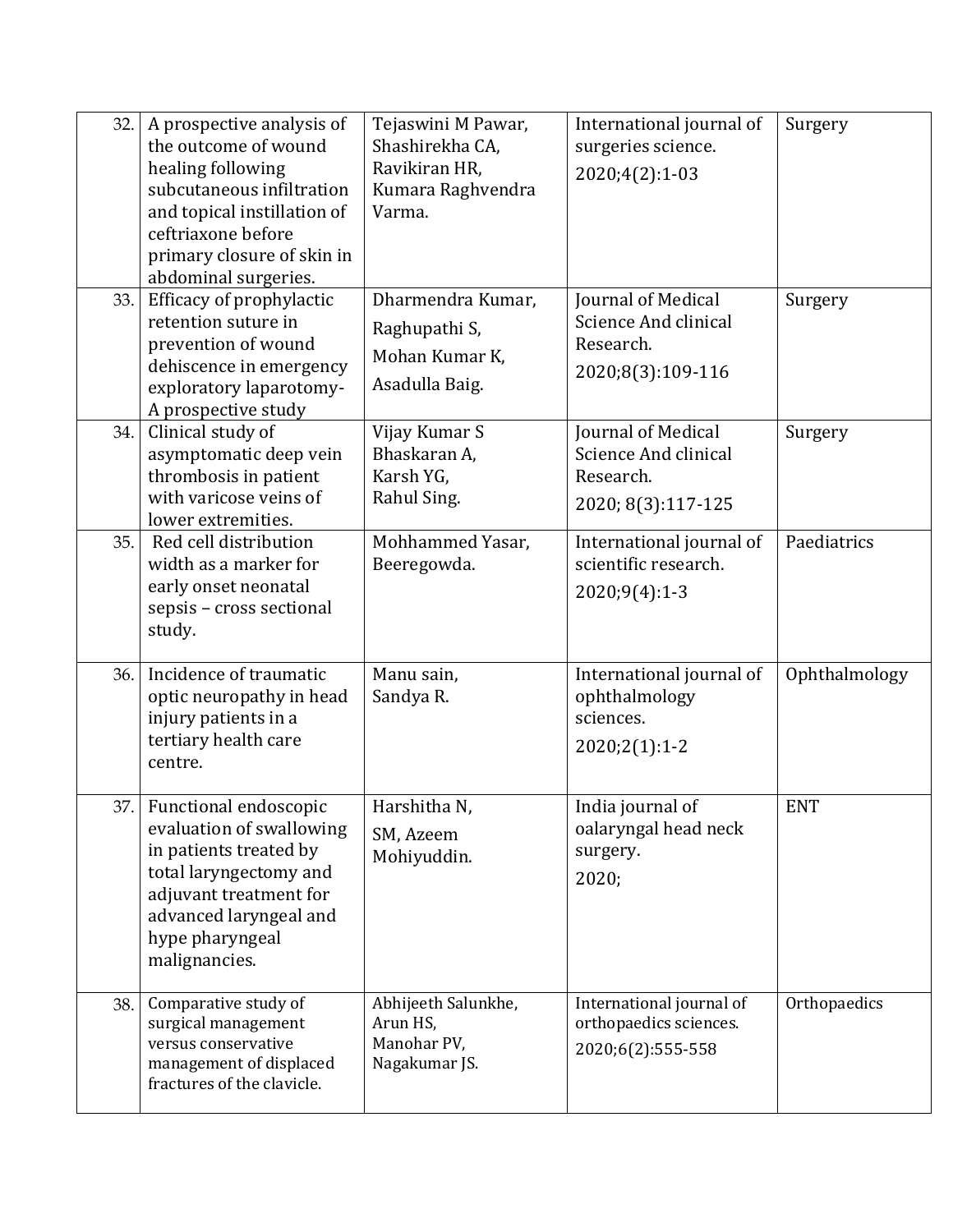| 39. | <b>Effect of magnesium</b><br>sulphate acute<br>organophosphorus<br>poisoning-A Comparative<br>interventional study                        | Rumaisa Ahmed,<br>BN Raghavendra Prasad,<br>Tameem Imran.                                                        | European journal of<br>pharmaceutical and<br>medical research.                             | Medicine                                                                             |
|-----|--------------------------------------------------------------------------------------------------------------------------------------------|------------------------------------------------------------------------------------------------------------------|--------------------------------------------------------------------------------------------|--------------------------------------------------------------------------------------|
| 40. | Comparison of astigmatism<br>correction<br>following<br>straight<br>and<br>frown<br>incisions in manual small<br>incision cataract surgery | Nithiya Joe Babu,<br>Sandhya R                                                                                   | International journal of<br>research in pathology and<br>microbiology.<br>2020; 4(2): 9-12 | Ophthalmology                                                                        |
| 41. | Unheralded Entrance by<br>COVID-19: A Concise<br>Review                                                                                    | Anitha A,<br>Prabhakar K,<br>Sanmita Ram S                                                                       | Journal of clinical and<br>biomedical science.<br>2020; 10(1):04-14                        | Medicine                                                                             |
| 42. | Usefulness of salivary<br>sialic acid as a tumor<br>marker in tobacco<br>chewers with oral cancer                                          | Mahnaaz Sultana<br>Azeem,<br>Susanna TY,<br>S. M. Azeem<br>Mohiyuddin,<br>V. Sumanth,<br>S. Ravishankar          | Journal of Cancer<br>Research and<br>Therapeutics.<br>2020:16(30):605-611                  | <b>ENT</b><br>Biochemistry<br>Community<br>Medicine                                  |
| 43. | Influence of personality on<br>academic stress among first<br>year MBBS students in<br>medical college, Kolar-a<br>cross sectional study   | Krithika Sakthivel,<br>Ruth Sneha<br>Chandrakumar,<br>Mohan Reddy M                                              | The International<br>Journal of Indian<br>Psychology.<br>2020:8(1):935-943                 | Psychiatry                                                                           |
| 44. | Serous<br>Cystadenocarcinoma with<br>Fibroma of left ovary and<br>epithelial dysplasia of left<br>fallopian tube - A Case<br>report.       | Preeti Utnal,<br>Supreetha MS,<br>Sheela SR.                                                                     | Journal of clinical and<br>biomedical science<br>2020; 10(1):37-40                         | Pathology<br><b>OBG</b>                                                              |
| 45. | Serum fluoride levels as a<br>biomarker in pre-<br>eclamptic<br>Women: a case-control<br>tertiary care Hospital<br>based study             | K Chengalvala,<br>K Prabhavathi,<br>KV Venkateshu, SR<br>Sheela,<br>R Kalyani,<br>CV Raghuveer,<br>P Kiranmayee. | <b>Fluoride Research</b><br>2020: 53(3):1-11                                               | Biochemistry<br><b>OBG</b><br>Pathology<br>Cell Biology and<br>Molecular<br>Genetics |
| 46. | Comparison of Allogenic<br>Cartilage and Autologous<br>Cortical Bone in Ossicular<br>Reconstruction: A<br><b>Comparative Study</b>         | KC. Prasad, Prathyusha<br>K,<br>M.B. Swapanthi, P.K.<br>Anjali,<br>Indu varsha gopi                              | Indian Journal of<br>Otolaryngology Head<br>Neck Surgery.<br>2020; 01924-8.                | <b>ENT</b>                                                                           |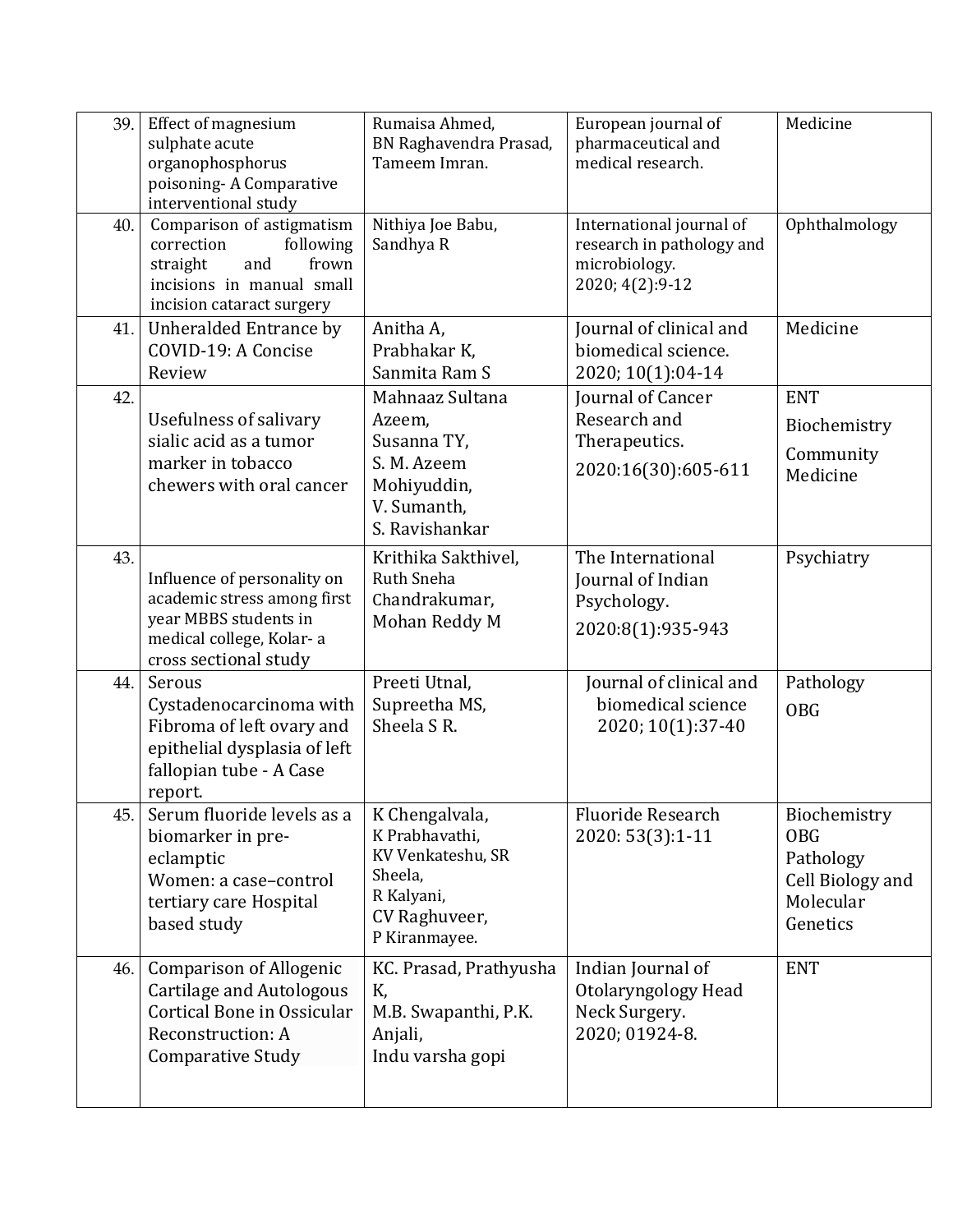| 47. | Ophthalmomyiasis<br><b>Externa Presenting As</b><br>Red Eye.                                                                                                                                                                       | Ranjitha C Sadananda,<br>Reshma Ravindra,<br>Rashmi G.                                                                | Journal of Clinical and<br><b>Biomedical Sciences.</b><br>2020;10(2): 69-71 | Ophthalmology                                                      |
|-----|------------------------------------------------------------------------------------------------------------------------------------------------------------------------------------------------------------------------------------|-----------------------------------------------------------------------------------------------------------------------|-----------------------------------------------------------------------------|--------------------------------------------------------------------|
| 48. | Ocular abnormalities in<br>patients with chronic<br>renal failure on<br>haemodialysis: A study<br>from a rural tertiary care<br>teaching institute                                                                                 | Inchara N, Narayan M,<br>Praveen Kumar B A.                                                                           | Journal of Clinical and<br><b>Biomedical Sciences.</b><br>2020; 10(2):52-56 | Ophthalmology                                                      |
| 49. | A comparative study of<br>lornoxicam<br>intravenous<br>and paracetamol for post-<br>analgesia<br>operative<br>in<br>patients<br>undergoing<br>elective<br>laparotomy<br>under<br>general<br>anaesthesia.                           | Nayagam BD,<br>Krishnaswamy B,<br>Madhusudhana R.                                                                     | Journal of<br>Pharmaceutical<br><b>Negative Results</b><br>2020; 11:54-8.   | Pharmacology                                                       |
| 50. | Maternal Factor V Leiden<br>Mutation in Pre-Eclampsia:<br>A case control study South<br>eastern Indian Tertiary care<br>hospital based study.                                                                                      | Krishna Veni,<br>Mitesh Shetty,<br>Pushpa kotur,<br>Jagadish T.V,<br>Praveen Kumar K.S,<br>Nagarjuna S,<br>Sharath B. | Journal of Clinical and<br>Diagnostic Research.<br>2020;14(2): 09-13        | Anatomy<br><b>OBG</b><br>Cell Biology and<br>Molecular<br>Genetics |
| 51. | Moringa olifera:<br>Constituent and<br>protective effects on<br>organ systems.                                                                                                                                                     | Pravallika P,<br>Vinutha Shankar.                                                                                     | Physiology and<br>pharmacology.<br>2020:24:82-88                            | Physiology                                                         |
| 52. | "Multiple<br>Comment on<br>regression<br>logistic<br>analysis predicts cancer<br>risk among tobacco usage<br>glutathione<br>with<br>$R -$<br>transferase<br>p1<br>in patients<br>genotyping<br>with head<br>and<br>neck<br>cancer. | Sharath B.                                                                                                            | Indian Journal of<br>Cancer.<br>2020;1;57(3):354.                           | Cell Biology and<br>Molecular<br>Genetics                          |
| 53. | Attention-<br>Deficit/Hyperactivity<br>Disorder and Suicidal<br>Risk in Major Depression:<br>Analysis of 141,530<br>Adolescent<br>Hospitalizations.                                                                                | Zahid S, Bodicherla KP,<br>Eskander N,<br>Patel RS.                                                                   | Cureus.<br>$2020;12(5)$ .                                                   | Psychiatry                                                         |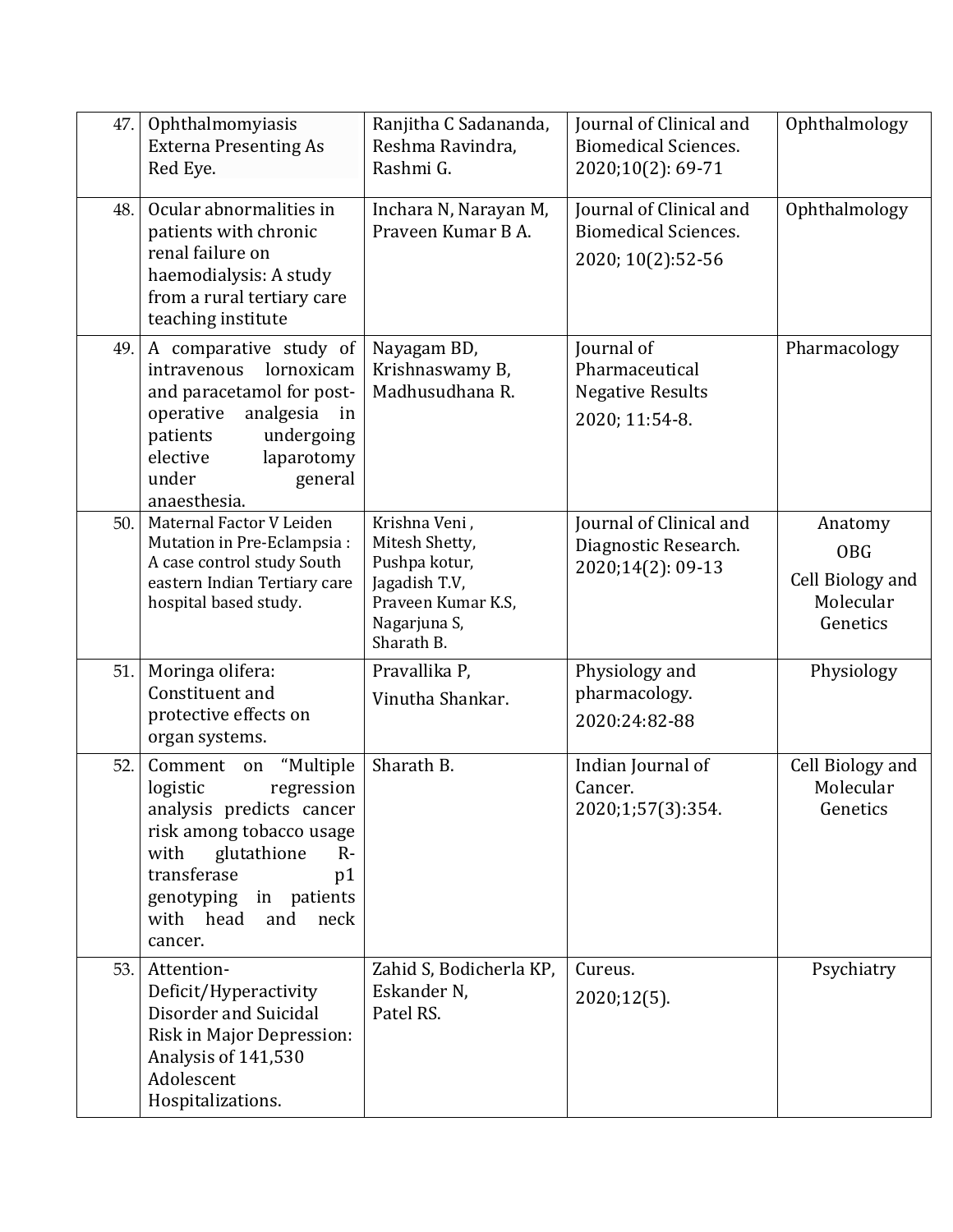| 54. | Association of Opioid Use<br>With Cardiometabolic<br>Disease Risk Factors:<br>Evidence From the 2009-<br>2018 National Health and<br><b>Nutrition Examination</b><br>Survey. | Shah K, Joshi VV,<br>Arinze NC,<br>Bodicherla KP,<br>Ghimire S,<br>Singh R,<br>Sreeram V.                                                                      | Cureus.<br>2020;12(6):1-14                                                                                                                                      | Psychiatry                                |
|-----|------------------------------------------------------------------------------------------------------------------------------------------------------------------------------|----------------------------------------------------------------------------------------------------------------------------------------------------------------|-----------------------------------------------------------------------------------------------------------------------------------------------------------------|-------------------------------------------|
| 55. | The need for prioritizing<br>cancer surgeries amidst<br>the COVID-19 pandemic.                                                                                               | Krishnamurthy A,<br>Gopinath KS.                                                                                                                               | Indian Journal of<br>Surgical Oncology.<br>2020; 29:1.                                                                                                          | Oncology                                  |
| 56. | <b>Study of Blood Glucose</b><br>and White Blood Cell<br>Count Combination in<br><b>Predicting Short Term</b><br><b>Outcome of Acute</b><br>Ischemic Stroke.                 | Reddy V.                                                                                                                                                       | The Journal of the<br>Association of<br>Physicians of India.<br>2020 Jan;68(1):59.                                                                              | Medicine                                  |
| 57. | <b>Relation Between</b><br>Monocyte/High Density<br>Lipoprotein (HDL) Ratio<br>in Acute Ischemic Stroke<br>Severity.                                                         | Meghashri V.                                                                                                                                                   | The Journal of the<br>Association of<br>Physicians of India.<br>2020 Jan;68(1):67.                                                                              | Medicine                                  |
| 58. | Prediction of Outcomes in<br><b>Acute Exacerbation of</b><br><b>COPD with DECAF Score</b><br>and BAP 65 Scores in a<br>Rural Population.                                     | Deepthi Manchu,<br>Srinivasa S,<br>Vishwanath Reddy N,<br>Jaya Prasad V,<br>Prasanna Kumar N,<br>Phaneesh Bharadwaj<br>BS,<br>Manoj AG,<br>Venkata Subbarao K. | International journal of<br>reseach in medical<br>sciences.<br>2020; 8(12):4296-4301                                                                            | Medicine                                  |
| 59. | Labyrinthine Fistula-Our<br><b>Experience at a Tertiary</b><br>Hospital.                                                                                                     | Prasad KC,<br>Vyshnavi V,<br>Abhilasha K,<br>Anjali PK,<br>Varsha G,<br>Prathyusha K.                                                                          | Indian Journal of<br>Otolaryngology and<br>Head & Neck Surgery.<br>2020 Apr 17:1-5.                                                                             | <b>ENT</b>                                |
| 60. | Inadequate Pre-<br>conception Counseling Is<br>a Major Challenge for<br>Antenatal Management of<br>$\beta$ -Thalassemia:<br>Experience From a<br>Referral Centre in India.   | Shetty M,<br>Balakrishna S,<br>Hegde S.                                                                                                                        | Indian journal of<br>hematology & blood<br>transfusion: an official<br>journal of Indian<br>Society of Hemtology<br>and Blood Transfusion.<br>2020;36(2):414-6. | Cell Biology and<br>Molecular<br>Genetics |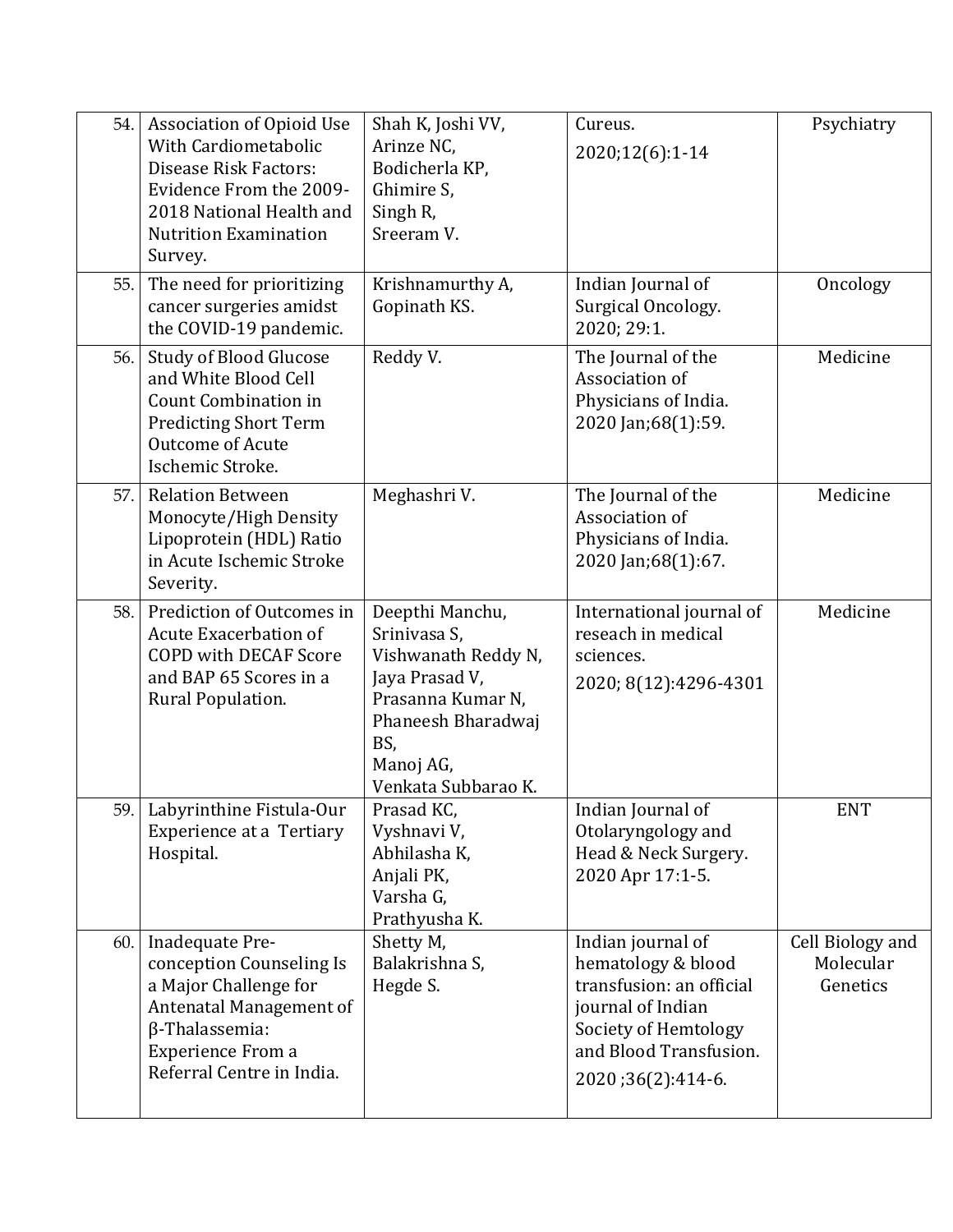| 61. | Identification of<br>compounds for improved<br>growth of Leptospira in<br>culture and isolation.                                                 | Dhayabaran V,<br>Chidambaram D,<br>Krishnaswamy PR.                                | Diagnostic Microbiology<br>and Infectious Disease.<br>2020 Jan<br>1;96(1):114923.    | Cell Biology and<br>Molecular<br>Genetics |
|-----|--------------------------------------------------------------------------------------------------------------------------------------------------|------------------------------------------------------------------------------------|--------------------------------------------------------------------------------------|-------------------------------------------|
| 62. | Hypoxia responsiveness<br>linked<br>variant<br>in EGLN1 gene is enriched<br>in oral cancer patients                                              | Madhuri<br>ArcotaAzeemMohiyud<br>din S.M.<br>Sharath B.                            | ARCHIVES OF ORAL BIOLOGY.<br>2020;116,,104767                                        | Cell Biology and<br>Molecular<br>Gentics  |
| 63. | Extensive<br>Cholesteatomas:<br>Presentation,<br>Complications<br>and<br>Management Strategy.                                                    | Prasad KC,<br>Vyshnavi V, Abhilasha<br>K, Prathyusha K,<br>Anjali PK,<br>Varsha G. | Indian Journal of<br>Otolaryngology and<br>Head & Neck Surgery.<br>2020; 9:1-6.      | <b>ENT</b>                                |
| 64. | Depression, Anxiety, and<br><b>Stress among Rural South</b><br>Indian<br>Women-<br>Prevalence<br>and<br>Correlates: A Community-<br>Based Study. | Srinivasan M, Reddy<br>MM,<br>Sarkar S,<br>Menon V.                                | Journal of<br>neurosciences in rural<br>practice. 2020<br>Jan;11(1):78.              | Community<br>Medicine                     |
| 65. | Correlation<br>between<br><b>Inter Arm Blood Pressure</b><br>Diff erence and Diabetic<br>Retinopathy in Diabetes<br>Patient.                     | Mehta C,<br>Reddy V,                                                               | The Journal of the<br>Association of<br>Physicians of India.<br>2020;68(1):51.       | Medicine                                  |
| 66. | Comparison of two Anti<br>Snake Venom protocols<br>in hemotoxic snake bite:<br>A randomized trial.                                               | BK PS, Bammigatti C,<br>Kadhiravan T, Reddy<br>M.                                  | Journal of Forensic and<br>Legal Medicine.<br>2020;9:101996.                         | Community<br>Medicine                     |
| 67. | <b>Comparision of Allogenic</b><br><b>Cartilage and Autologous</b><br>Cortical Bone in Ossicular<br>Reconstruction: A<br>Comparative Study.      | Prasad KC, Koneru P,<br>Swapanthi MB, Anjali<br>PK, Gopi IV.                       | Indian Journal of<br>Otolaryngology and<br>Head & Neck Surgery.<br>2020; 27:1-5.     | <b>ENT</b>                                |
| 68. | A systemic review on<br>tuberculosis                                                                                                             | Natarajan A, Beena<br>P.M, Devnikar A.V, Mali<br>S.                                | The Indian journal of<br>tuberculosis.<br>2020;67(3)                                 | Microbiology                              |
| 69. | <b>Ambulatory Blood</b><br>Pressure Monitoring in<br>Chronic Kidney Disease.                                                                     | Prabhakar K.                                                                       | The Journal of the<br>Association of<br>Physicians of India.<br>2020 Jan; 68(1): 75. | Medicine                                  |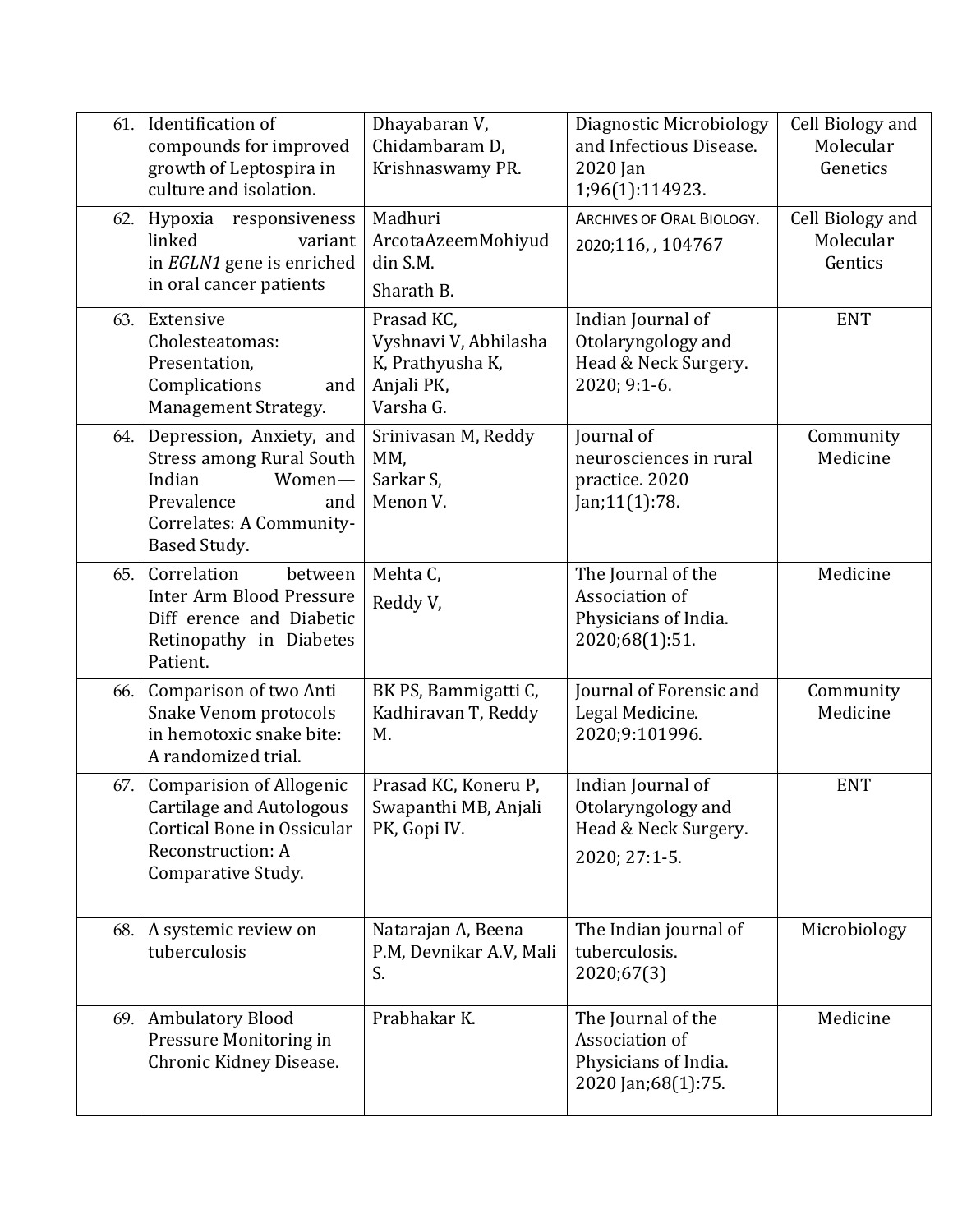| 70. | A prospective study on<br>role of hydraulic<br>distension along with<br>steroid under local<br>anaesthesia in the<br>management of frozen<br>shoulder.                       | Kennedy R, Arun HS.                                                                                              | International Journal of<br>Orthopaedics.<br>2020;6(2):243-7.                             | Orthopedics             |
|-----|------------------------------------------------------------------------------------------------------------------------------------------------------------------------------|------------------------------------------------------------------------------------------------------------------|-------------------------------------------------------------------------------------------|-------------------------|
| 71. | Pulmonary functions and<br>respiratory symptoms of<br>the women exposed to<br>mine tailings.                                                                                 | Usha G. Shenoy,<br>Karthiyanee Kutty.                                                                            | Indian Journal of<br><b>Community Medicine.</b><br>2020;45(3):311-314                     | Physiology              |
| 72. | Blood donor deferral<br>pattern in a rural<br>teaching hospital.                                                                                                             | Das SU.                                                                                                          | National Journal of<br>Laboratory Medicine.<br>$2020;1(1):1-6.$                           | Pathology               |
| 73. | <b>Critical Shoulder Angle</b><br>and Its Clinical<br><b>Correlation in Shoulder</b><br>Pain.                                                                                | Kishore Vellingiri,<br>Prabhu Ethiraj, Arun H.<br>Shanthappa                                                     | Cureus. 2020;12(8):1-2                                                                    | Orthopeadics            |
| 74. | <b>Trichoscopic Patterns of</b><br>Nonscarring<br>Alopecia's                                                                                                                 | Shruthi Madhavi<br>Govindarajulu,<br>Rajashekar Talari<br>Srinivas,<br>Suresh Kumar<br>Kuppuswamy, Priya<br>Prem | International Journal of<br>Trichology.<br>2020;12(3):99-106                              | Dermatology             |
| 75. | Serum Procalcitonin as a<br><b>Biomarker in Complicated</b><br><b>Appendicitis A Cross</b><br><b>Sectional Study</b>                                                         | Sreerarmulu Patrapalli<br>Nadipanna I,<br>Shashidhar Kurpad<br>Nagaraj<br>Varsha Anand                           | Journal of Evolution of<br><b>Medical and Dental</b><br>Sciences.<br>2020;9(30):2129-2132 | Surgery<br>Biochemistry |
| 76. | A study of leave against<br>medical advice (LAMA) in<br>eye camp patients of<br>ophthalmology in a tertiary<br>care centre.                                                  | Apurva Navale,<br>Sandhya R,<br>Rashmi G.                                                                        | Tropical Journal of<br>Ophthalmology and<br>Otolaryngology.<br>2020;5(6)131-137           | Opthalmology            |
| 77. | Expression of p16<br>biomarker in squamous<br>cell carcinoma of uterine<br>cervix and its association<br>with clinic-pathological<br>parameters: A cross<br>sectional study. | Kalyani R, Raghuveer<br>CV, Sheela SR.                                                                           | <b>Biomedical Research</b><br>and Therapy.<br>2020; 7(9): 3954-3961.                      | Pathology               |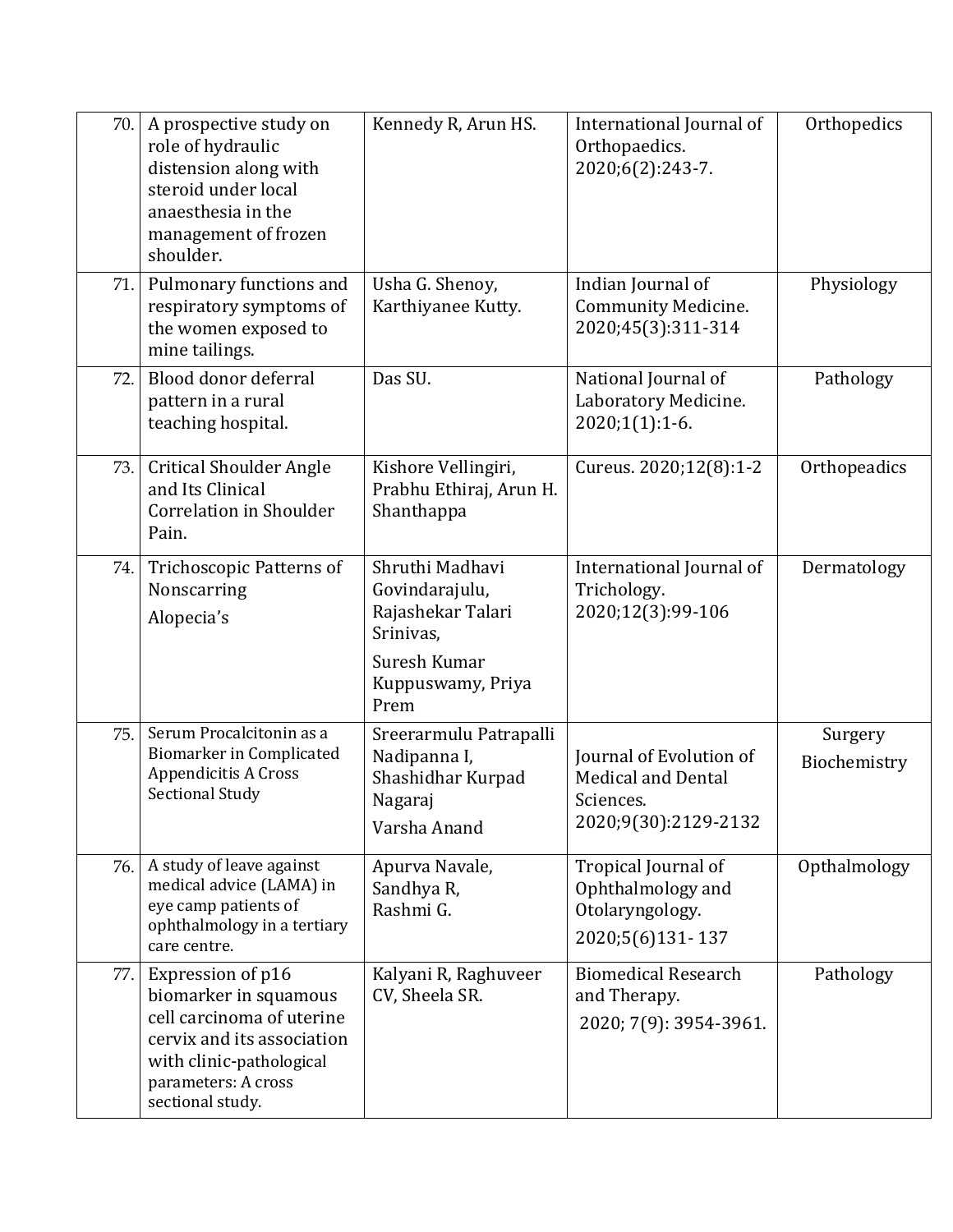| 78. | Prognostic value of pre-<br>treatment routine<br>hematological<br>parameters in breast<br>carcinoma: Advantageous<br>or deleterious?                                | Shilpa MD<br>Kalyani R,<br>Sreeramulu PN.                                     | <b>Biomedical Research</b><br>and Therapy.<br>2020; 7(8): 3916-3920.                 | Pathology                  |
|-----|---------------------------------------------------------------------------------------------------------------------------------------------------------------------|-------------------------------------------------------------------------------|--------------------------------------------------------------------------------------|----------------------------|
| 79. | Comparative study of the<br>efficacy and safety of<br>intranasal azelastine<br>hydrochloride and<br>fluticasone furoate in the<br>treatment of allergic<br>rhinitis | Nandish<br>Chennakeshavaraju,<br>Sarala Narayana,<br>Azeem S.M.<br>Mohiyuddin | Journal of Family and<br><b>Community Medicine.</b><br>2020;27(3):186-191            | Pharmacology<br><b>ENT</b> |
| 80. | Tracheo-esophageal<br><b>Puncture Revisited</b>                                                                                                                     | Ravi. P. Deo,<br>A. Sagayaraj,<br>Balan Ashok KumarS,<br>M. Azeem Mohiyuddin. | Indian Journal of<br>Otolaryngology and<br>Head and Neck Surgery.<br>2020            | <b>ENT</b><br>Pathology    |
| 81. | <b>Evaluation of Tumour</b><br>Volume as a Prognostic<br>Factor in Carcinoma<br>Buccal Mucosa.                                                                      | H.S Brindha,<br>Azeem SM,<br>T.N.Suresh.                                      | Indian Journal of<br>Otolaryngology and<br>Head and Neck Surgery.<br>2020            | <b>ENT</b><br>Pathology    |
| 82. | Effectiveness of<br>functional training in<br>improving function of<br>facial muscles in people<br>with facial palsy due to<br>trauma.                              | Naveen Kumar I,<br>Saravan Kumar J.                                           | Journal of Clinical and<br><b>Biomedical Sciences.</b><br>2020; 10(3): 91-95         | Physiotherapy              |
| 83. | Expression of CD 133 in<br><b>Invasive Ductal</b><br>Carcinoma of Breast.                                                                                           | Preeti Ashok Utnal,<br>Hemalatha A,<br>Sreeramulu PN,<br>Manjunath GN.        | Asian Pacific Journal of<br><b>Cancer Prevention.</b><br>2020;21:3055-3059           | Pathology<br>Radiotherapy  |
| 84. | Perception and quality of<br>life in family caregivers of<br>cancer patients.                                                                                       | Vidya Nidhi,<br>Asha Basavareddy.                                             | Indian Journal of<br>Palliative Care.<br>2020;26:415-20                              | Pharmacology               |
| 85. | <b>Relation between</b><br>monocyte/high density<br>lipoprotein ratio in acute<br>ischemic stroke severity.                                                         | Raveesha A, Meghashri<br>V, Vishwanath R,<br>Prabhakar K.                     | International Journal of<br>Research in Medical<br>Sciences.<br>2020;8(11):3983-3987 | Medicine                   |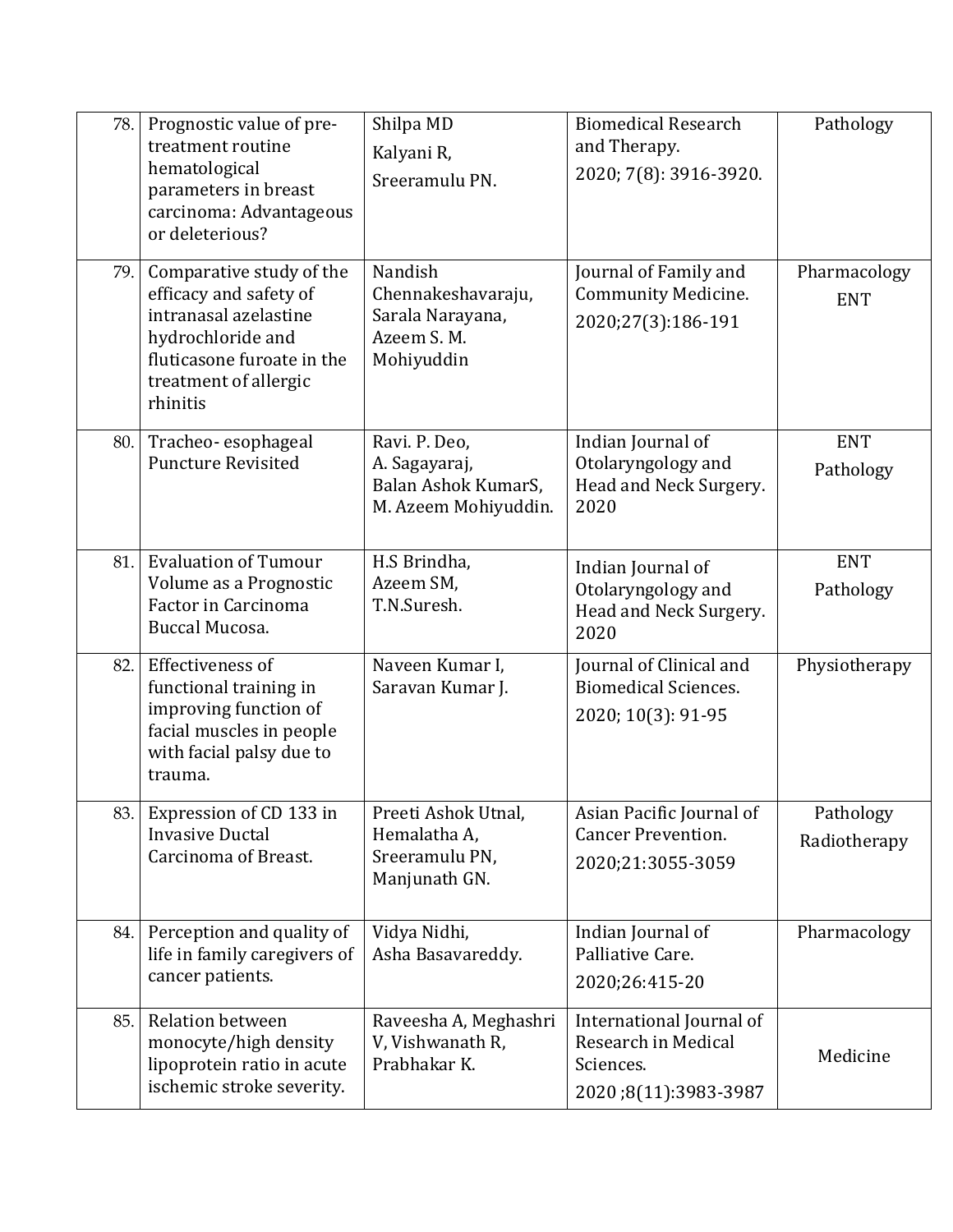| 86. | A Study on Clinical Profile<br>and Outcome of Bilateral<br>Pneumonitis                                                                                                                   | Prabhakar K,<br>M Sasi Sekhar, Anitha<br>A.                                     | Journal of medical<br>science and clinical<br>research.<br>2020;8(1):178-184                              | Medicine      |
|-----|------------------------------------------------------------------------------------------------------------------------------------------------------------------------------------------|---------------------------------------------------------------------------------|-----------------------------------------------------------------------------------------------------------|---------------|
| 87. | Awareness and<br>knowledge of ocular<br>prophylactic measures<br>and hand hygiene among<br>medical students in the<br>wake of the pandemic-<br>COVID 19.                                 | Varsha V,<br>Sandhya R.                                                         | Tropical journal of<br>ophthalmology and<br>otolaryngology.<br>2020;5(6):138-143                          | Ophthalmology |
| 88. | Serum uric acid levels in<br>type 2 diabetes mellitus<br>among south Indian<br>urban population: a cross<br>sectional study                                                              | Harish R,<br>Venkateshappa C.                                                   | Journal of Biomedical<br>and Pharmaceutical<br>Research.<br>2020;9(6):20-24.                              | Biochemistry  |
| 89. | Calculated Glycosylated<br>Hemoglobin (HbA1c)<br>Compared with<br>Estimated HbA1c by<br>Nephelometry and Its<br><b>Correlation to Estimated</b><br><b>Average Blood Glucose</b><br>(eAG) | Shruthi SR,<br>Anitha M,<br>Harish R.                                           | Galore international<br>journal of health<br>sciences and research.<br>2020;5(4):65-70.                   | Biochemistry  |
| 90. | Commuting stress in<br>medical students.                                                                                                                                                 | Dharuni R,<br>Harish R.                                                         | Galore international<br>journal of health<br>sciences and research.<br>2020;5(4):82-84                    | Biochemistry  |
| 91. | Utility of island bipaddle<br>pectoralis major<br>myocutaneous flap in<br>reconstruction of full<br>thickness lower gingivo-<br>buccal sulcus defects.                                   | Ravi P. Deo,<br>Balan Ashok Kumar,<br>Sagayaraj A,<br>Azeem Mohiyuddin S.<br>M. | International Journal of<br>Otorhinolaryngology<br>and Head and Neck<br>Surgery.<br>2021 Jan; 7(1): 56-60 | <b>ENT</b>    |
| 92. | Corona virus infection<br>(novel Covid 19)- update<br>on specific and<br>supportive medication.                                                                                          | Asha B                                                                          | Journal of clinical<br>biomedical sciences.<br>2020:10(4):107-113                                         | Pharmacology  |
| 93. | Information about sun<br>exposure, protection,<br>awareness and<br>behavioural pattern of<br>medical students in Kolar.                                                                  | Shruthi MG,<br>Rajashekar TS,<br>Suresh Kumar K,<br>Priya P.                    | Turkderm-turkish<br>archives of dermatology<br>and venereology.<br>2020:54:124-131                        | Dermatology   |
| 94. | A study on clinical                                                                                                                                                                      | Ashna Ashraf,                                                                   | International journal of                                                                                  | Dermatology   |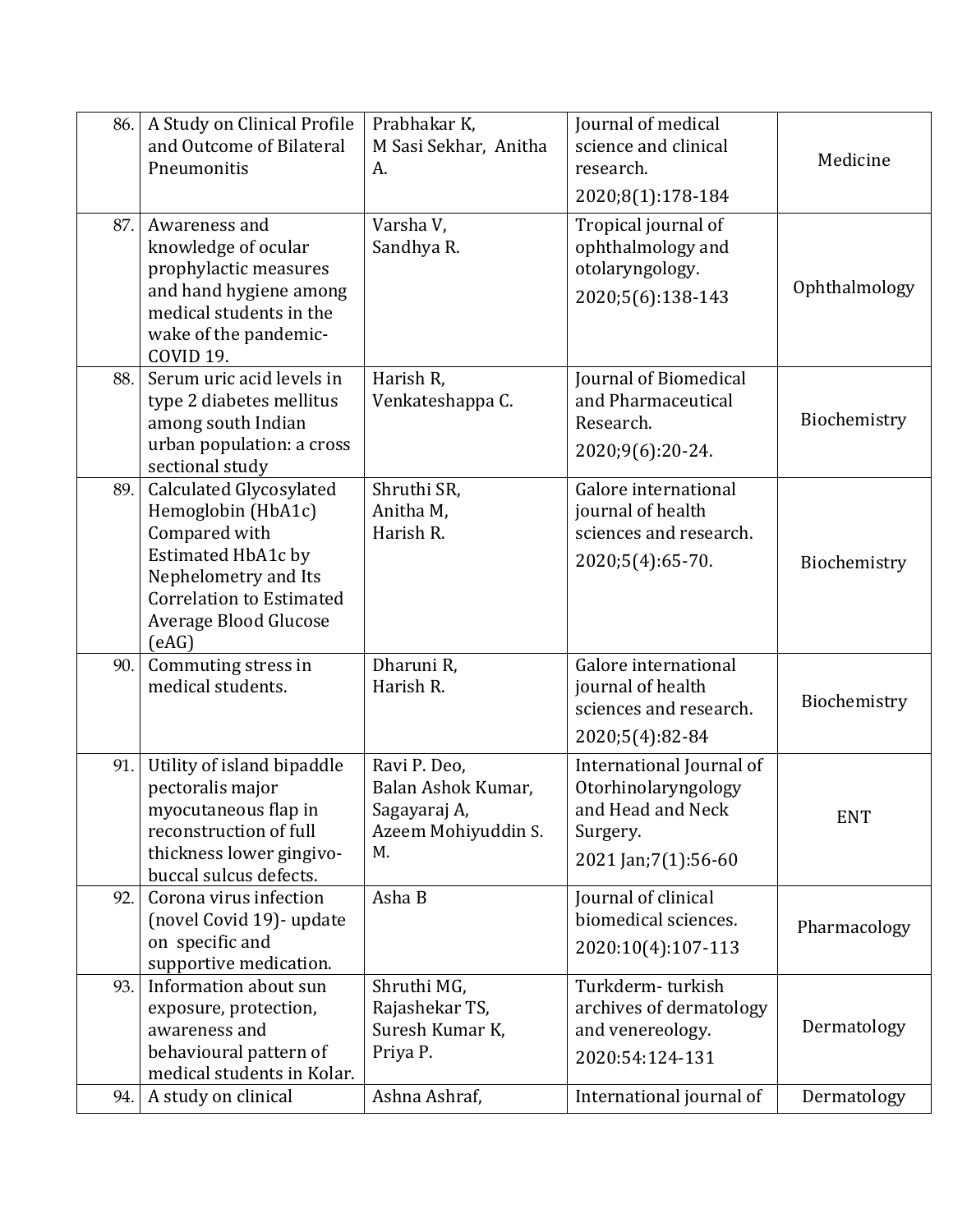|     | pattern of cutaneous<br>infections and<br>infestations in school                                                                                                                         | Rajashekar TS,<br>K.N.V.Prasad,<br>Sneha Rao.                                                                               | scientific research.<br>2020;29(12):1-3                                                       | Paediatrics                   |
|-----|------------------------------------------------------------------------------------------------------------------------------------------------------------------------------------------|-----------------------------------------------------------------------------------------------------------------------------|-----------------------------------------------------------------------------------------------|-------------------------------|
| 95. | going children.<br>GeneXpert assay - A<br>cutting-edge tool for<br>rapid tissue diagnosis of<br>tuberculous<br>lymphadenitis.                                                            | Raadhika Raja,<br>P.N Sreeramulu,<br>Prakash Dave,<br>D. Srinivasan                                                         | Journal of Clinical<br>Tuberculosis and Other<br>Mycobacterial Diseases.<br>21 (2020) 100204  | Surgery                       |
| 96. | Functional outcome for<br>the acromioclavicular<br>joint disruption with or<br>without lateral end<br>clavicle fractures treated<br>with hook plate.                                     | Sakthikesavan<br>Sivanandan,<br>Hariprasad Seenappa,<br>Cecil Fernando,<br>Harsha M.                                        | Journal of Orthopaedics<br>and Spine.<br>2020:8(2): 65-69.                                    | Orthopaedics                  |
| 97. | A study on the<br>effectiveness of<br>visco-supplementation in<br>osteoarthritis knee                                                                                                    | Sakthikesavan<br>Sivanandan,<br>H. S. Arun,<br>Hariprasad Seenappa,<br>J. S. Nagakumar                                      | Journal of Orthopaedics<br>and Spine.<br>2020;8(2):70-74                                      | Orthopaedics                  |
| 98. | <b>Assessment of Serum</b><br>Vitamin D Levels in<br>Patients with Pulmonary<br>Tuberculosis-A<br><b>Comparative Cross</b><br>Sectional Study in a<br>Teritiary Care Centre in<br>Kolar. | Maharaj L. S. Y. M. J,<br>Lakshmaiah V,<br>Shashidhar K. N,                                                                 | The Indian journal of<br>nutrition and dietetics.<br>2020;57(3):317-328                       | Medicine<br>Biochemistry      |
| 99. | Immunotherapy for head<br>and neck cancer-the<br>current scenario.                                                                                                                       | Abhimanyu K,<br>Shashank Chaudhary,<br>Linu Thomas,<br>Ashok Balan,<br>Sumantha KR,<br><b>Benod Kumar</b><br>Kondapavuluri. | International journal of<br>comprehensive and<br>advanced<br>pharmacology.<br>$2020:5(4):1-5$ | <b>ENT</b><br>Anaesthesiology |
|     | 100 Estimation of serum<br>fluoride and renal<br>parameters in diabetic<br>nephropathy-A Facility<br>based observational case<br>controlled study.                                       | Mohan Krishna,<br>Munilakshmi U,<br>Saideepika R,<br>Shashidhar K.N.<br>Bhuvaneshwar Yadav.                                 | Biomedical &<br>Pharmacology journal.<br>2020;13(2):571-576                                   | Biochemistry                  |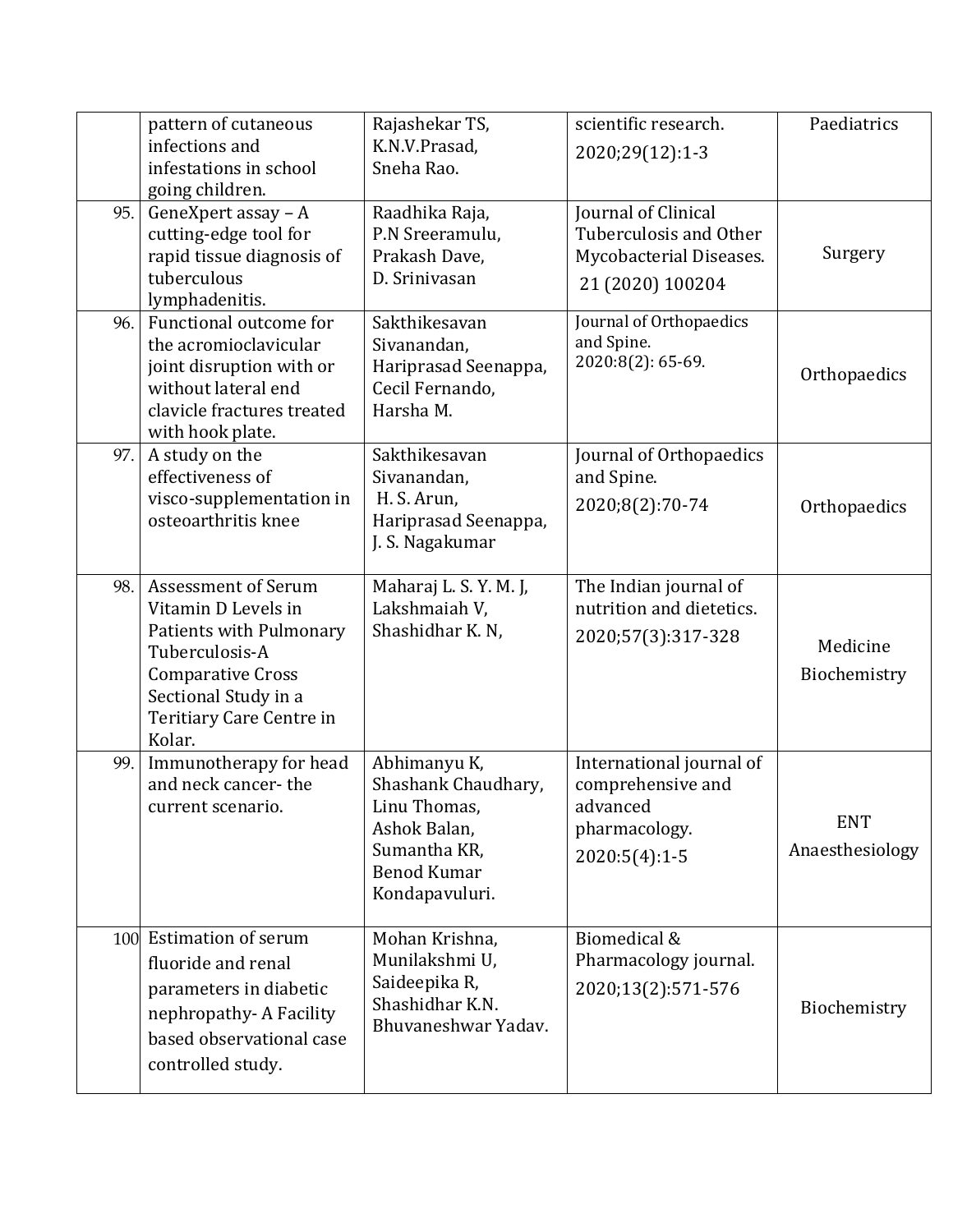| 101 | Development of low cost<br>wearing foods from<br>locally available grains.<br><b>Research Article</b>                                                                                              | Satish A,<br>Shravani Koppram,<br>Kavya S,<br>Madhavi Redyy M.                            | Journal of human<br>ecology.<br>2020; 71(1-3):154-160.                 | <b>CND</b>                                        |
|-----|----------------------------------------------------------------------------------------------------------------------------------------------------------------------------------------------------|-------------------------------------------------------------------------------------------|------------------------------------------------------------------------|---------------------------------------------------|
| 102 | <b>Serum Carboxy Methyl</b><br>Lysine, Insulin Resistance<br>and Sensitivity in Type 2<br>Diabetes Mellitus and<br>Diabetic Nephropathy<br>Cases; An Observational<br>Study.                       | R Sai Deepika<br><b>KN</b> Shashidhar<br>A Raveesha,<br>C Muninarayana.                   | Biomedical &<br>Pharmacology Journal.<br>2020;13(4):1987-1992.         | Biochemistry<br>Medicine<br>Community<br>Medicine |
|     | 103 A Comparative Study of<br>Laryngoscopic View and<br><b>Intubation Response using</b><br>Macintosh, McCoy and<br>AirTraq Laryngoscopes in<br><b>Adults Undergoing Elective</b><br>Surgeries     | Nikhila Rajendra, Dinesh<br>Krishnamurthy, Ravi<br>Madhusudhana, Kiran<br>Nelamangala     | Indian Journal of<br>Anesthesia and<br>Analgesia<br>2020;7(4)          | Anaesthesiology                                   |
| 104 | Comparison of<br>Dexmedetomidine Propofol<br>with Fentanyl Propofol for<br>Laryngeal Mask Airway<br><b>Insertion in General</b><br>Anesthesia Patients<br><b>Undergoing Elective</b><br>Surgeries. | Abhishek K Manjunath,<br>Dinesh Krishnamurthy,<br>Ravi Madhusudhana,<br>Kiran Nelamangala | Indian Journal of<br>Anesthesia and<br>Analgesia<br>2020;7(4)          | Anaesthesiology                                   |
| 105 | <b>Evaluation of Effect of</b><br>Adding Dextrose to<br>Levobupivacaine, Compared<br>to Levobupivacaine Plain in<br>Subarachnoid Block for<br>Lower Limb and Lower<br><b>Abdominal Surgeries</b>   | Kiran Nelamangala,<br>Dinesh Krishnamurthy,<br>Ravi Madhusudhana                          | Indian Journal of<br>Anesthesia and<br>Analgesia<br>2020;7(4)          | Anaesthesiology                                   |
|     | 106 Effect of management<br>sulphate in acute<br>organophosphorus<br>poisoning $-A$<br>comparative intervention<br>study.                                                                          | Rumaisa Ahmed,<br>B.N. Raghavendra<br>Prasad,<br>Tameem Imran.                            | European Journal of<br>Pharmaceutical and<br>medical research.<br>2020 | Medicine                                          |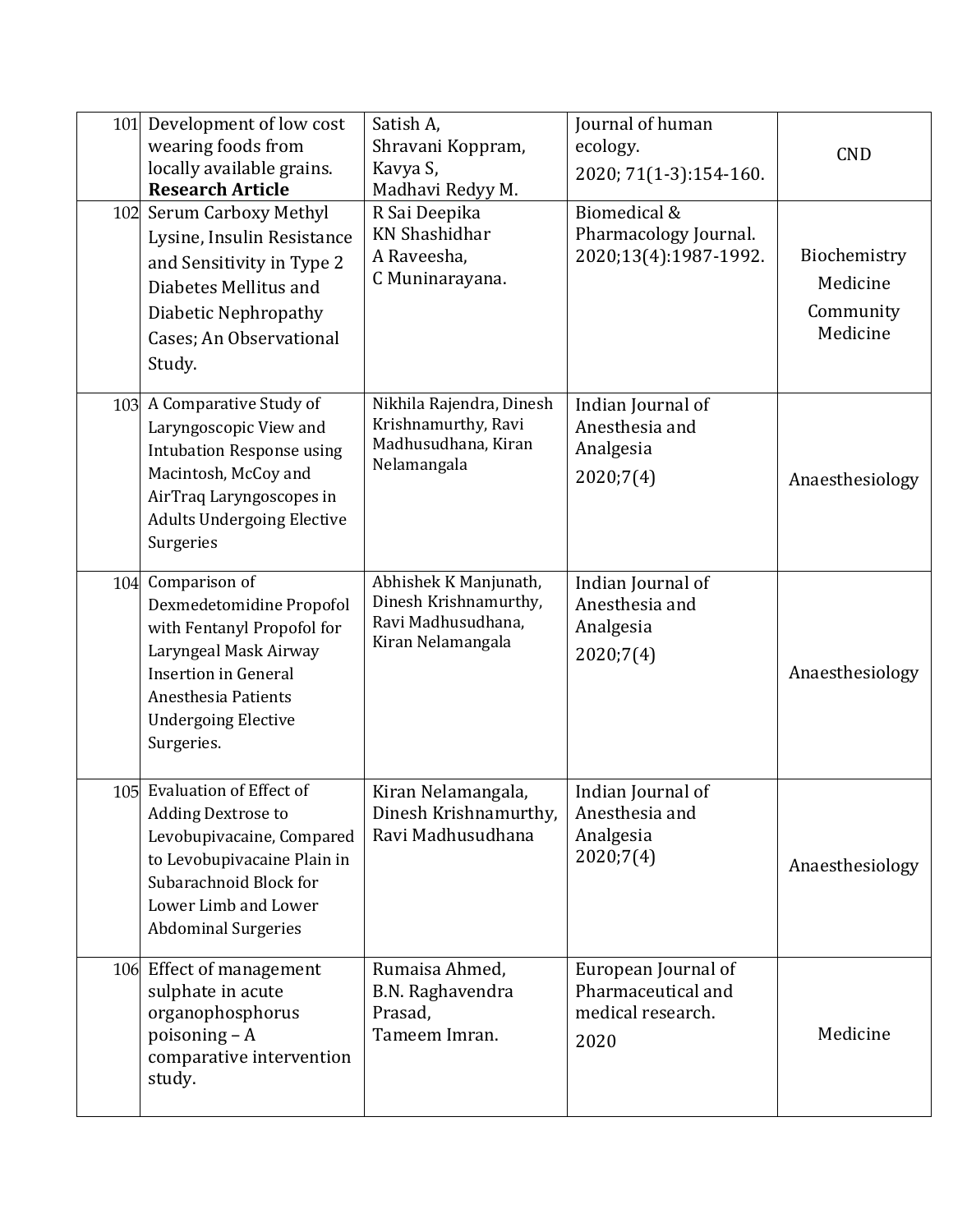|     | 107 Lifestyle Characteristics<br>and Knowledge About<br><b>Dengue Among Patients</b><br>Hospitalised with Dengue<br>Fever.                                                                          | Poornima S,<br>Anees Fathima<br>Thabassum Z,<br>Khyrunnisa Begum                                                                                                  | International Journal of<br><b>Current Research and</b><br>Review.<br>2020;12(23):25-30             | Nutrition                                 |
|-----|-----------------------------------------------------------------------------------------------------------------------------------------------------------------------------------------------------|-------------------------------------------------------------------------------------------------------------------------------------------------------------------|-----------------------------------------------------------------------------------------------------|-------------------------------------------|
| 108 | Synchronous<br>presentation of<br>gastrointestinal stromal<br>tumor of stomach and<br>neuroendocrine tumor of<br>jejunum as acute<br>intestinal obstruction.                                        | Manula K,<br>Kalyani R,<br>Shilpa MD,<br>Mohan Kumar K.                                                                                                           | Journal of Clinical and<br><b>Biomedical Sciences.</b><br>2020;10(3):102-105.                       | Pathology                                 |
|     | 109 Impact of Oxidative<br><b>Stress on Maternal Serum</b><br>Apelin 13<br>and Endothelial Nitric<br>Oxide Synthase in<br>Preeclampsia.                                                             | Rajeev Gandham<br>CD. Dayanand<br><b>SR Sheela</b><br>P Kiranmayee.                                                                                               | Biomedical &<br>Pharmacology Journal.<br>2020.13(4):2041-2048                                       | Biochemistry<br><b>OBG</b><br><b>CBMG</b> |
| 110 | Morphological and<br>immunohistochemical<br>categorization of<br>malignant lymphomas.                                                                                                               | Roopa A.N,<br>Shameem Shariff,<br>Amita. K,<br>Shilpa M.D                                                                                                         | Indian journal of<br>pathology, research and<br>practice.<br>$2020;9(1)$ :                          | Pathology                                 |
| 111 | Partial Characterization,<br>Cytotoxic And Genotoxic<br>Properties Of<br><b>Glycoproteins From</b><br>Syzygium Cumini Lam.<br>Skeels (Black Plum).                                                  | H. S. Nandini,<br>N. Prabhudas,<br>A. V. M. Kutty,<br>P. R. Krishnaswamy<br>P. Kiranmayee                                                                         | International Journal of<br>Pharmaceutical<br>Sciences and Research.<br>2020;11(12): 6333-<br>6341. | <b>CBMG</b>                               |
| 112 | To start or to complete? -<br>Challenges<br>in<br>implementing<br>tuberculosis<br>preventive<br>therapy among people<br>living with HIV: a mixed -<br>methods<br>study<br>from<br>Karnataka, India. | Reddy MM,<br>Thekkur P,<br>Ramya N,<br>Kamath PB,<br>Shastri SG,<br>Kumar RB,<br>Chinnakali P,<br>Nirgude AS,<br>Rangaraju C,<br>Somashekar N,<br><b>Kumar AM</b> | Global<br>Health<br>action.<br>2020; 13: 1-14                                                       |                                           |
|     | 113 A comparative study of<br>three scoring systems on<br>palpable breast aspirates<br>at a tertiary health-care<br>center: A cross-sectional<br>study.                                             | Kalyani Raju,<br>Varsha shree Rajanna.                                                                                                                            | of<br>Journal<br>Natural<br>Science,<br><b>Biology</b><br>and<br>Medicine.<br>2020; 11: 21-6.       | Pathology                                 |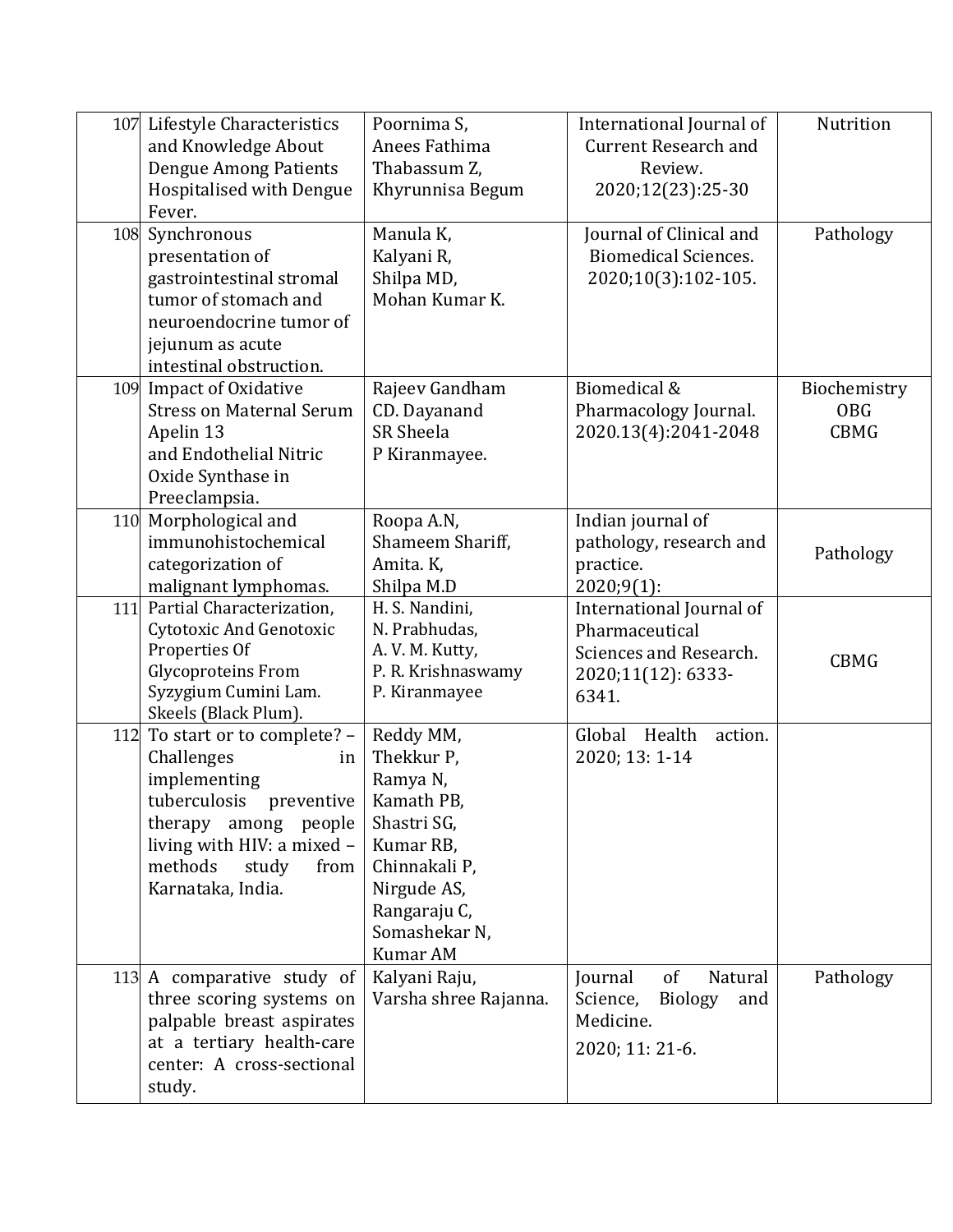| 114 | Case series: Fetomaternal<br>outcome with<br>polytherapy in pregnant<br>women with epilepsy at a<br>rural tertiary care<br>hospital                                                     | Sneha Singh, Gomathy<br>Ε,                                                                                                                                                                                 |                                                                                        |                       |
|-----|-----------------------------------------------------------------------------------------------------------------------------------------------------------------------------------------|------------------------------------------------------------------------------------------------------------------------------------------------------------------------------------------------------------|----------------------------------------------------------------------------------------|-----------------------|
|     | 115 Glycemic variability<br>among type-2 diabetes<br>patients with chronic<br>kidney disease (CKD)<br>using continuous glucose<br>monitoring: A study form<br>a tertiary care hospital. | Prabhakar K,<br>M Sasi Sekar.<br>Anitha A.                                                                                                                                                                 | Global<br>journal<br>for<br>research analysis.<br>2020:9(12):3-5.                      | Medicine              |
|     | 116 A study of hypoglycaemia<br>in type 2 diabetes<br>mellitus patients using<br>continuous glucose<br>monitoring system.                                                               | Prabhakar K,<br>M Sasi Sekar,<br>Anitha A                                                                                                                                                                  | Global<br>for<br>journal<br>research analysis.<br>2020:9(12):6-10                      | Medicine              |
| 117 | <b>Effect of Withania</b><br>Somnifera on the<br>antioxidant and<br>neurotransmitter status<br>in sleep deprivation<br>induced<br>Wistar rats.                                          | K. Suganya ,. Kayalvizhi<br>R,<br>Yuvaraj M,<br>Chandrasekar U.<br>Kavitha. K.Konakanchi<br>Suresh                                                                                                         | Bioinformation.<br>2021; 16(8): 631-637                                                | Physiology            |
|     | 118 Biological Activity of '3,<br>$3', 4', 5, 7-$<br>Pentahydroxyflavone<br>Isolated from Green Leafy<br>Vegetables of Karnataka<br>on three<br><b>Bacterial Strains.</b>               | Mary Shobha Rani<br>Inala,<br>Gayathree<br>Karthikkeyan,<br>Sneha M Pinto<br>Kiranmayee P                                                                                                                  | Biomedical &<br>Pharmacology Journal.<br>2020; 13(2):849-863                           | <b>CBMG</b>           |
|     | 119 Quit attempts among<br>tobacco users<br>identified in the Tamil<br>Nadu Tobacco<br>Survey of 2015/2016: a 3<br>year follow-up<br>mixed methods study.                               | Surendran Veeraiah,<br>Vidhubala Elangovan,<br>Jaya Prasad Tripathy,<br>Arvind Krishnamurthy,<br>Tanu Anand,<br>Mahendra M Reddy,<br>Revathy Sudhakar,<br>Niraimathi K,<br>Divyarajprabhakar<br>Subramani, | Veeraiah S, et al. BMJ<br>Open 2020;10:e034607.<br>doi:10.1136/bmjopen-<br>2019-034607 | Community<br>Medicine |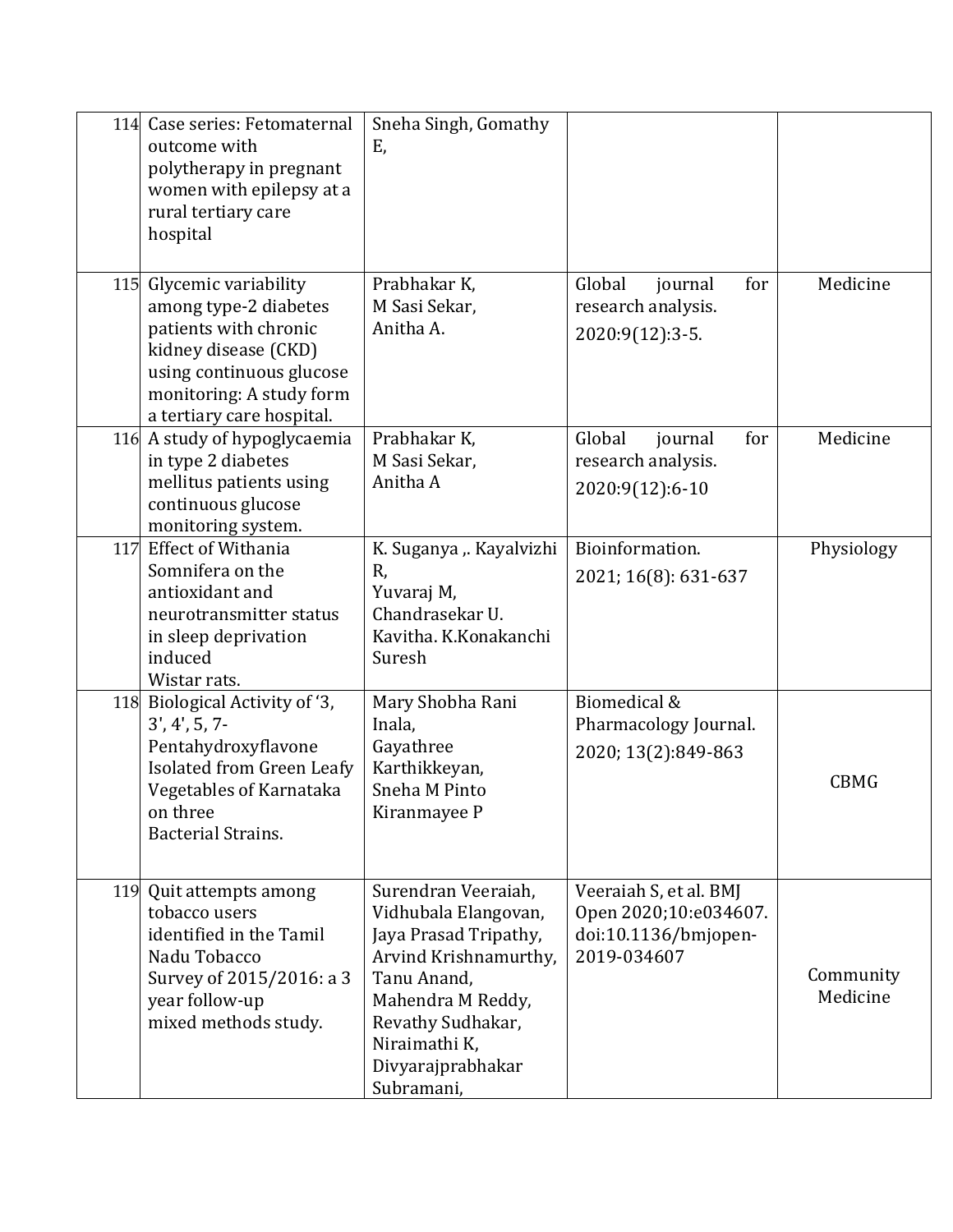|     | 120 Bilateral Clavicle                                                                                                                                                             | Swaminathan<br>Rajaraman,<br>Hemanth Raj<br>Elluswami,<br>Abhay Nirgude.<br>Vellingiri Kishore,                                       | Cureus.                                                 |                       |
|-----|------------------------------------------------------------------------------------------------------------------------------------------------------------------------------------|---------------------------------------------------------------------------------------------------------------------------------------|---------------------------------------------------------|-----------------------|
|     | Fractures - A Rare Injury.                                                                                                                                                         | Seenappa Hariprasad.                                                                                                                  | 2020;12(11): 1-5                                        | Orthopaedics          |
| 121 | <b>Bipolar Dislocation of the</b><br>Proximal Phalanx of Toe:<br>A Rare Injury.                                                                                                    | Vellingiri Kishore, S<br>Nagakumar J, Nazeer S.                                                                                       | Cureus.<br>2020; 12(9):1-5                              | Orthopaedics          |
| 122 | <b>Negative Pressure Wound</b><br>Therapy With<br>Flap Reconstruction for<br><b>Extensive Soft</b><br>Tissue Loss in the Foot: A<br>Case Report.                                   | Vellingiri K, S<br>Nagakumar J,<br>Hongaiah D.                                                                                        | Cureus.<br>2020; 12(8): 3-11                            | Orthopaedics          |
|     | 123 Predictors for Extending<br>Hospitalization<br>Stay in Electroconvulsive<br>Therapy<br><b>Recipients With Bipolar</b><br>Disorder, Manic Episodes.                             | Bodicherla KP,<br>Mathialagan K,<br>Caraballo-Rivera E J,<br>Patel R S.                                                               | Cureus.<br>2020;12(6):1-8                               | Psychiatry            |
| 124 | <b>Unusual Good Functional</b><br>Outcome After Surgical<br>Management of<br><b>Maluniting Schatzker</b><br>Type II Fracture                                                       | Vellingiri K, Seenappa<br>H, Dasanna S.                                                                                               | Cureus.<br>2020; 12(10):1-5                             | Orthopaedics          |
| 125 | Effect of visual feedback<br>aerobic<br>exercise training on lung<br>hyperinflation<br>in chronic obstructive<br>pulmonary<br>disease patients - A<br>randomized<br>control trial. | Senthil Kumar<br>Elumalai,<br>Ajeet Kumar Saharan,<br>Neesha Shinde,<br>Khyathi Padia,<br>Ramesh Kumar<br>Jeyaraman,<br>Gauri Godbole | Eurasian Journal of<br>Pulmonology.<br>2020;22(2):91-97 | Physiotherapy         |
|     | 126 Opportunistic screening<br>for diabetes mellitus and<br>hypertension in primary<br>care settings in<br>Karnataka, India: a few<br>steps forward but still<br>some way to go    | Raghuveer P,<br>Anand T,<br>Tripathy J P, Nirgude A<br>S,<br>Reddy M M,<br>Nandy S,<br>Shaira H,<br>Naik P R                          | F1000Research<br>2020; 9:335:1-25                       | Community<br>Medicine |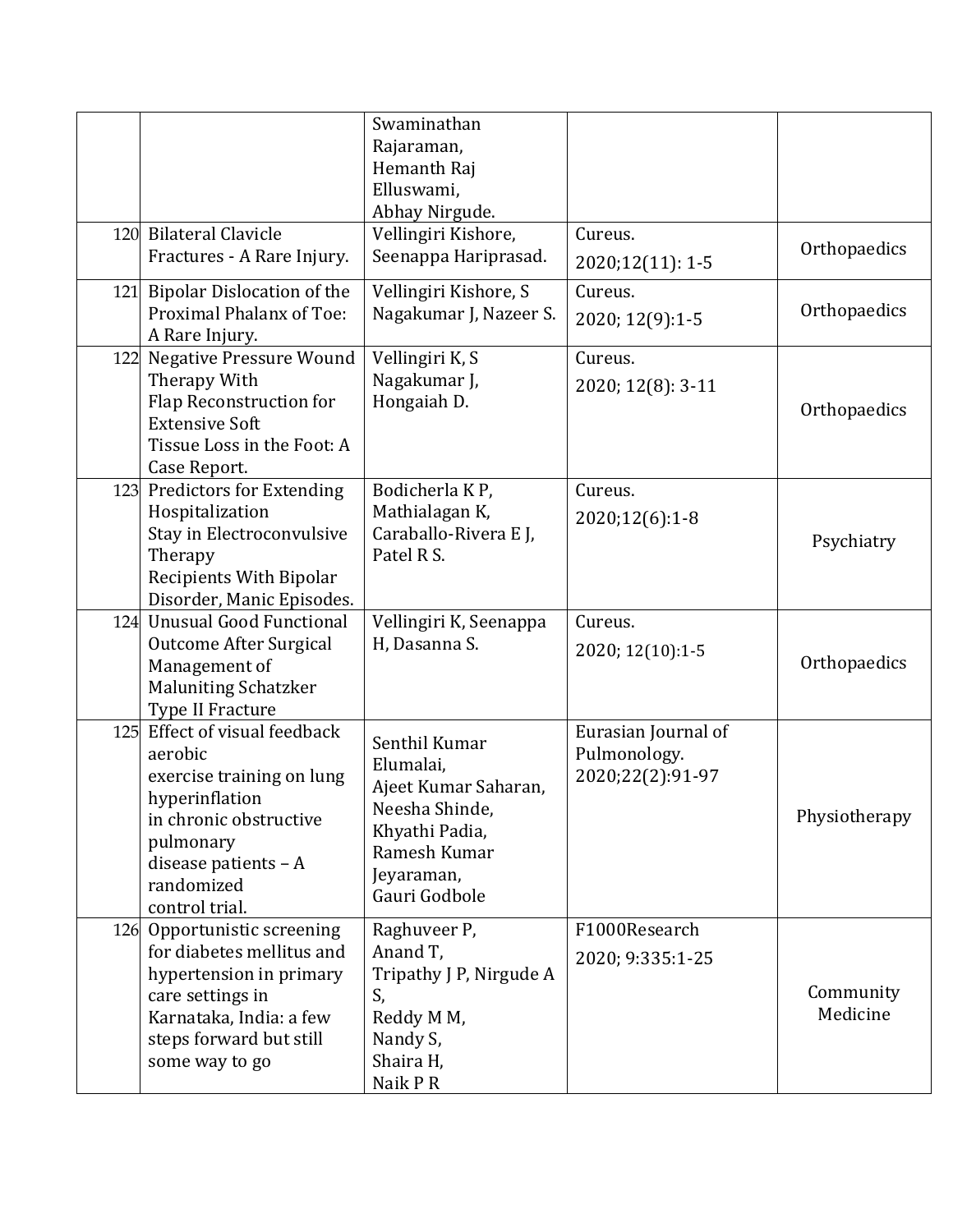| 127 | From the Desk of the<br>Editor: Season's greeting<br>and Happy New year<br>2014.                                                                                                   | Gopinath KS                                                                                                                                          | Indian journal of<br>surgical oncology.<br>2020;11 (Suppl):S273                   | Oncology                                                          |
|-----|------------------------------------------------------------------------------------------------------------------------------------------------------------------------------------|------------------------------------------------------------------------------------------------------------------------------------------------------|-----------------------------------------------------------------------------------|-------------------------------------------------------------------|
| 128 | Comparison of Insulin<br>Resistance in Lean and<br>Obese Adults with Type 2<br>Diabetes Mellitus-A<br>Cross-sectional Study.                                                       | Sandinti Deepa, V<br>Lakshmaiah, K<br>Prabhakar, A<br>Raveesha, CR<br>Vidyasagar, Prasad N<br>Raghavendra                                            | Journal of Clinical and<br>Diagnostic Research.<br>2020; -14(11):19-22            | Medicine                                                          |
|     | 129 Does provision of cash<br>incentive to HIV-infected<br>tuberculosis patients<br>improve the treatment<br>success in programme<br>settings? A cohort study<br>from South India. | Rohit A,<br>Kumar A M V, Thekkur<br>Ρ,<br>Shastri S G,<br>Kumar R B N, Nirgude<br>A S,<br>Reddy M M,<br>Ravichandra C,<br>Somashekar N,<br>Balu P S. | Journal of family<br>medicine and primary<br>care.<br>2020;9(8): 3955-3964.       | Community<br>Medicine                                             |
| 130 | efficacy of pivotal response<br>training in management of<br>visual conceptual deficits in<br>adult autistic population                                                            | Gunjan Kumar, Dashpreet<br>Kaur,<br>Nidhi Billore,<br>Ramesh Kumar J                                                                                 | Physiotherapy                                                                     | Indian journal of<br>physiotherapy and<br>occupational<br>therapy |
| 131 | Clinical and microbiological<br>profile of type 2 diabetic<br>patients with urinary tract<br>infections.                                                                           | Sandinti Deepa, V.<br>Lakshmaiah, Arvind<br>Natarajan, Prabhakar<br>K., Raveesha A.                                                                  | International Journal of<br>Research in Medical<br>Sciences.<br>2020;8(3):954-959 | Medicine<br>Microbiology                                          |
|     | 132 Comparison of conventional<br>central venous pressure with<br>peripheral venous pressure<br>and external jugular pressure<br>in patients with sepsis.                          | Sreenidi R,<br>Suresh Kumar N.                                                                                                                       | Indian journal of<br>Anesthesia and<br>analgesia.<br>2020;7(4):979-985.           | Anaesthesiology                                                   |
| 133 | A correlative assessment of<br>indian diabetic risk scores<br>with anxiety states among<br>healthy adults.                                                                         | Shobha M.V.,<br>Ravindra P.N.,<br>Deepali A.                                                                                                         | Indian Journal of<br>Physiology and<br>Pharmacology                               | Physiology                                                        |
| 134 | Spectacle dispensing, A study<br>on the perception of educated<br>population,                                                                                                      | Sai Monisha Jammula,<br>Sandhya R.                                                                                                                   | Bristish Journal of medical<br>& health sciences.                                 | Ophthalmology                                                     |
|     | 135 Knowledge and awareness of<br>eye donation among<br>undergraduate medical<br>students                                                                                          | Harshitha,<br>Sandya R.                                                                                                                              |                                                                                   | Ophthalmology                                                     |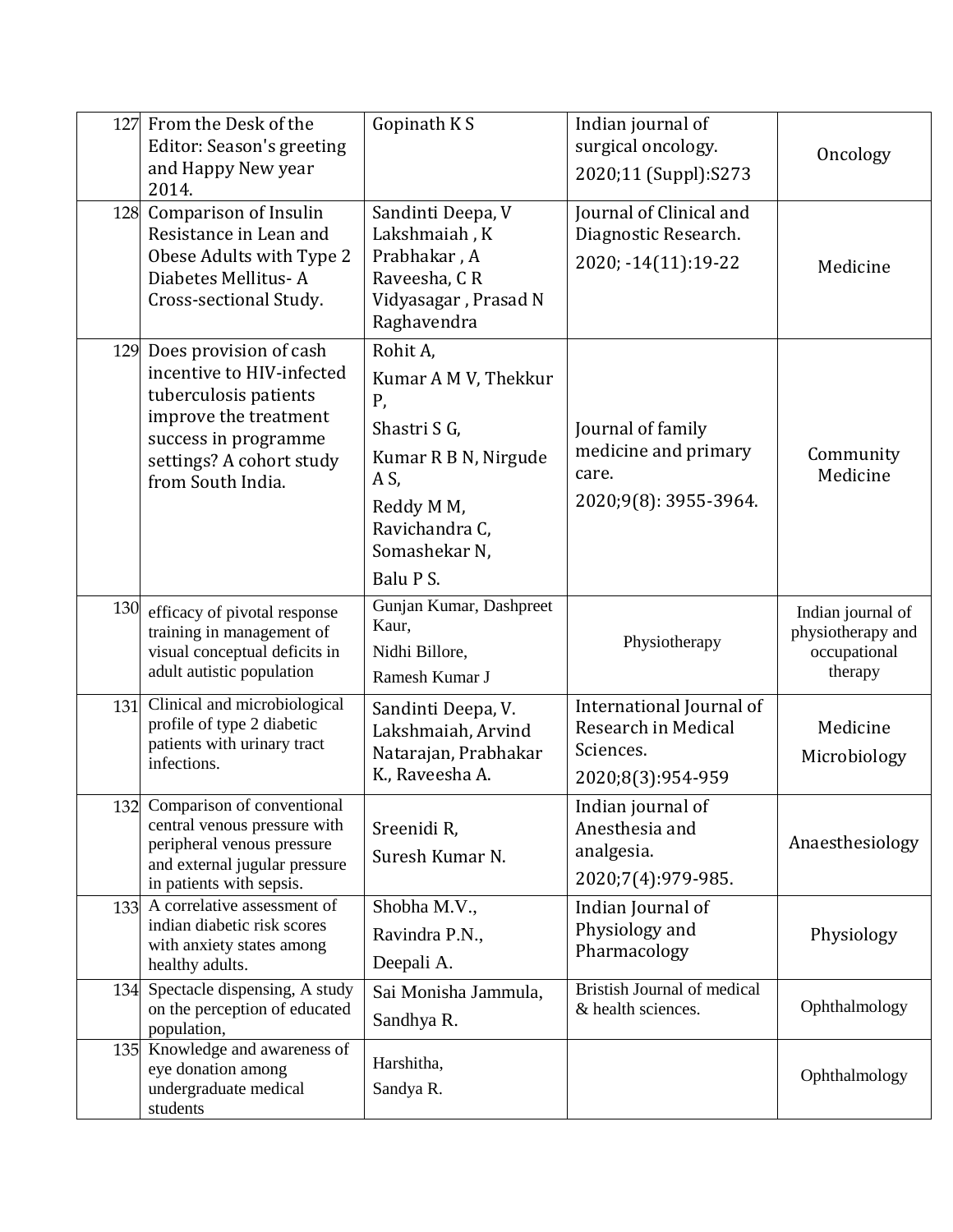| 136 | Bioethics in COVID-19<br>times: undergraduate medical<br>students perspective.<br>PG                                                                                       | Rahul Gowda NR,<br>Sandya R,<br>Harshitha K.M                                 |                                                                                    | Ophthalmology        |
|-----|----------------------------------------------------------------------------------------------------------------------------------------------------------------------------|-------------------------------------------------------------------------------|------------------------------------------------------------------------------------|----------------------|
| 137 | Prolonged QTc interval as a<br>predictor of outcome in acute<br>ischemic stroke.                                                                                           | Raveesha A,<br>Kishore V,<br>Vishwanath Reddy,<br>Manoj,<br>Deepthi M.        | Journal medical science and<br>clinical research.                                  | Medicine             |
|     | 138 A case series of ovarian<br>ectopic pregnancy at a<br>rural tertiary care<br>hospital                                                                                  | Kratika K,<br>Gomathy E.                                                      | Indian journal of<br>Obstertrics and<br>gynaecology research.                      | <b>OBG</b>           |
| 139 | An unusual presentation of<br>sphenochoanal polyp.                                                                                                                         | Lini joseph,<br>K.C.Prasad,<br>Varsha,<br>Abhilasha Karunasagar,<br>Anjali P. | International journal of<br>otorhinolaryngology.                                   | Surgery              |
|     | 140 Admission blood pressures as<br>a prognostic marker in acute<br>ischemic stroke.                                                                                       | Vishwanath Reddy N,<br>Manchu Deepthi.                                        | Journal of medical science<br>and clinical research.<br>2020; 8(3):428-433.        | Medicine             |
| 141 | Clinical etiological and<br>laboratory profile of febrile<br>thrombocytopenia and<br>correlation of platelet count<br>with outcome in a south<br>Indian tertiary hospital. | Mahesh kakanale, Manoj<br>A.G,<br>Prabhakar K,<br>Raveesha A.                 | International journal of<br>research in medical<br>sciences.<br>2020; 8(2):672-680 | Medicine             |
| 142 | Vitamin B12 deficiency: a<br>rare cause of Roth spot.                                                                                                                      | Manoj A.G,<br>Prabhakar K.                                                    | Indian journal of Medical<br>Research.<br>2020;150:188                             | Medicine             |
| 143 | Neck circumference as an<br>independent predictor of<br>metabolic syndrome a cross<br>sectional study in a tertiary<br>care hospital.                                      | Jithendra Chaitanya G,<br>Thanuj Reddy K.V,<br>Prabhakar K,                   | Journal of Evidence Based<br>Medicine and Health Care.<br>2020; 7(1):1518          | Medicine             |
| 144 | Blood donor deferral<br>pattern in rural teaching<br>hospital: an institutional<br>study.                                                                                  | Gaurav K,<br>Subhashish Das, R<br>Kalyani R,<br>P.N.Sreeramulu,<br>K Manjula. | Journal of Blood<br>Disorders &<br>Transfusion.<br>2020;11(2):13                   | Pathology<br>Surgery |
| 145 | Comparison of clinical<br>performance of I-Gel<br>With Proseal Laryngel<br>Mask Airway in Surgical<br>Procedures.                                                          | S Arpitha Mary,<br>Dinesh K                                                   | Indian Journal of<br>Anesthesia and<br>Analgesia.2020;<br>7(3):777-790.            | Anaesthesiology      |